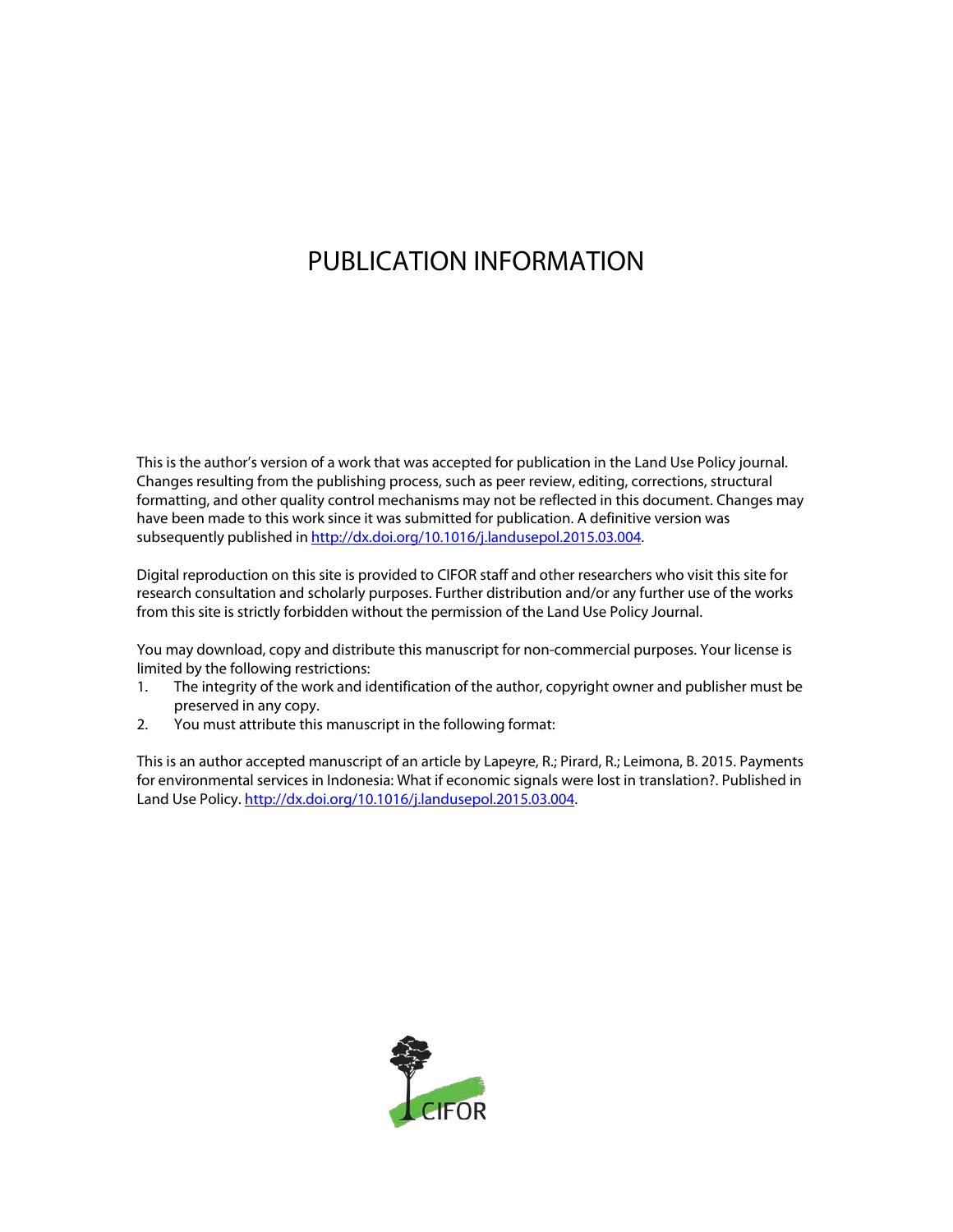# **Payments for Environmental Services in Indonesia: What if economic signals were lost in translation?**

Renaud Lapeyre (IDDRI), Romain Pirard (CIFOR), Beria Leimona (ICRAF)

Published in Land Use Policy, vol. 46 (2015), pp. 283-91

## **Abstract**

This article provides an analysis of a Payment for Environmental Services (PES) scheme in the Cidanau watershed, Indonesia. It contributes to the debate on the alleged effectiveness of such economic incentives to actually change decisions among land users. Building on the standard PES theory of change, one would assume that farmers respond to payments and change their land use decisions accordingly for the delivery of environmental services. However, at the project level the impacts of economic incentives depend on how the signal is transmitted to decision-makers. An extensive household survey was undertaken among 270 participating farmers in order to investigate these assumptions. Results indicate that farmers join the scheme for intrinsic motivations rather than because of economic incentives. Besides, the scheme does not target farmers whose decisions could be changed for the sake of service provision. Finally, farmer group leaders display disproportionate power of decision while individual farmers have a low level of understanding of the PES programme. As a consequence, land use patterns might not depend on the economic incentive only; rather they are likely to be determined by the local social context, traditions and economic dependency on forests. This in turn casts some doubts on the strong (yet contested) economic assumptions that underlie the emergence of PES schemes and on their modus operandi in developing countries.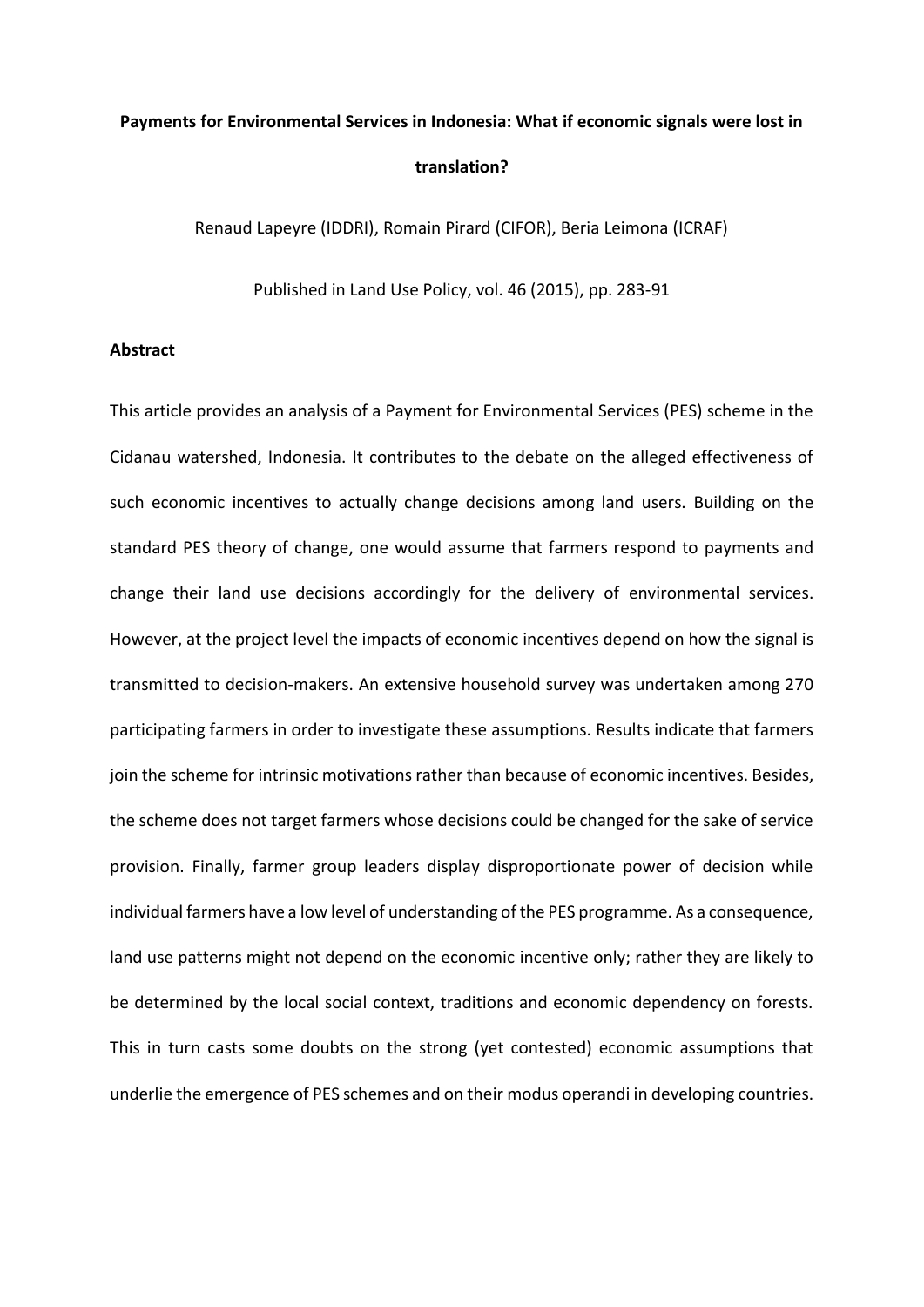**Keywords**: Payments for environmental services, Indonesia, motivations, economic incentives, market-based instruments, watershed services.

#### **1. Introduction**

Water problems have been partially attributed to deforestation and forest degradation in many watersheds (FAO, 2008). Against this background, mechanisms based on regulation, economic incentives or the provision of information, are intended to "influence individual or organizational behaviour variables that enter into a […] party's calculus of the costs and the benefits of compliance" (Cohen, 2006: 32).

In an effort to compare these mechanisms, part of the scientific community increasingly alleges that market-based instruments (MBIs) have a comparative advantage when sending economic signals to change behavior and to secure positive environmental outcomes (Stavins, 2001). Indeed, many contend that market prices and economic incentives have the greatest ability and flexibility to cost-efficiently help reach equilibrium situations in a voluntary manner without coercion (Hanley et al., 2012; Pirard, 2012).

Payments for Environmental Services (PES), commonly qualified as MBIs, have been promoted as innovative tools for sustainable environmental management (Ring and Schröter-Schlaack, 2011; Vatn et al., 2011). Based on the perception that other conservation approaches, including coercive measures, had failed to deliver (Stavins, 2001; Ferraro and Simpson, 2002), such MBIs were thus moved to the front stage.

While the notion of PES is difficult to capture, with many definitions and means of implementation (Wunder, 2005; Muradian et al. 2010; Lapeyre and Pirard, 2013), PES are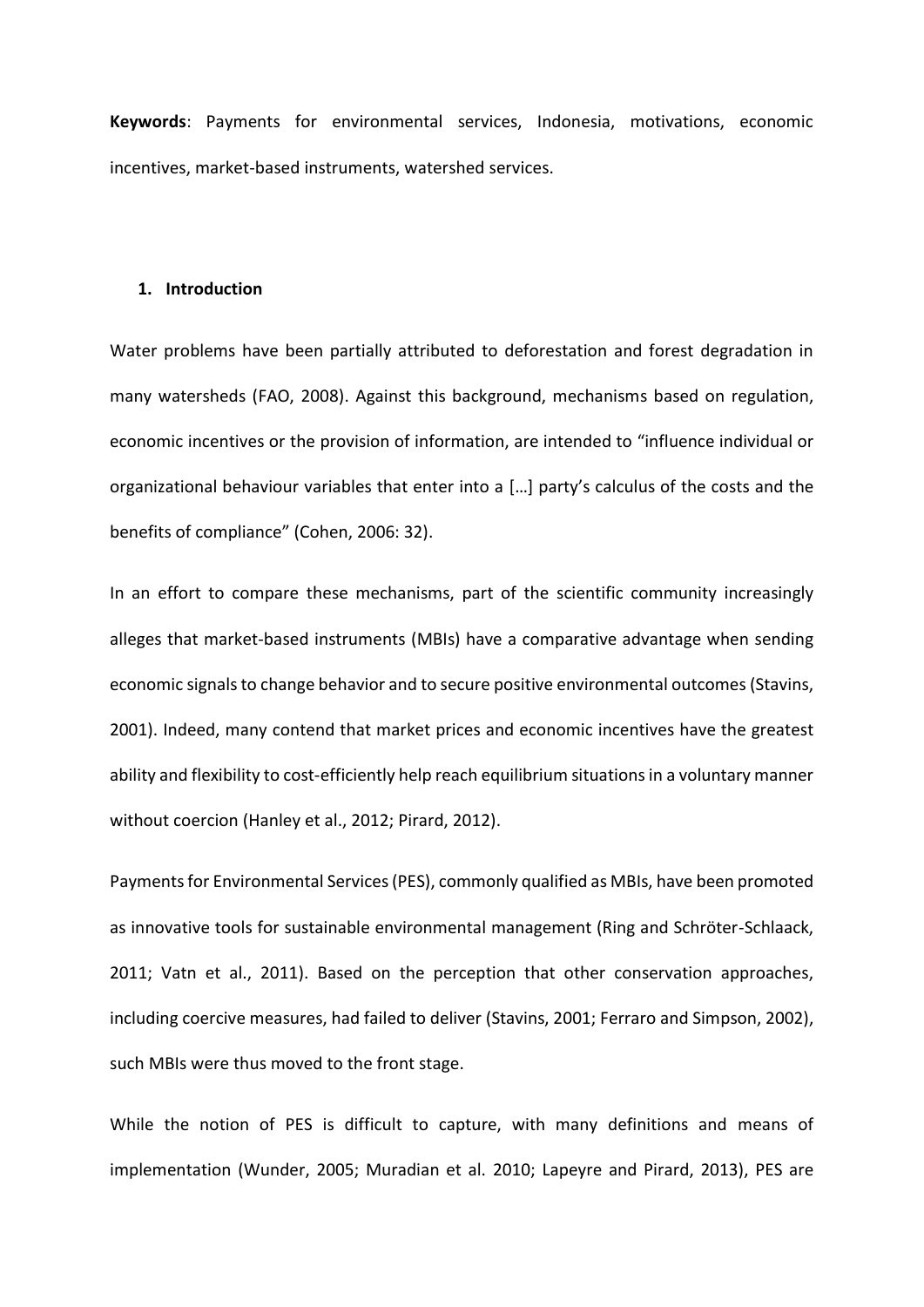understood in this article as policy instruments that (i) distribute economic incentives to the providers of environmental services (carbon sequestration, regulation of the water cycle, biodiversity, etc.) with (ii) associated conditions based on either actions or delivered environmental outcomes.

Any program, be it for development, social, or environmental purposes, is actually expected to affect outcomes through a causal chain (Chen, 2005; White, 2009). The intervention, through project inputs (e.g. a sensitization campaign), will first affect variables acting as mechanisms for change. These 'mediators' are situated on the causal pathway between the policy and program impacts. For instance, motivation to quit smoking might increase after an anti-tobacco campaign, and in turn this increased motivation will induce smokers to actually quit. As such, these variables mediate between the intervention and the outcomes along the causal chain. Besides, moderator factors, not directly affected by the specific policy under scrutiny, may also affect program outcomes but are considered extraneous to the intervention. These moderators include age, education, income, personality, gender, etc, which may explain differences in change and outcomes.

In this context, evaluating failure or success of a PES intervention requires analysis and assessment of its theory of change by mapping out the causal chain and by rigorously examining the assumptions behind (White, 2009).

The alleged comparative strength attributed to PES programs, namely their capacity to costeffectively trigger environmentally optimal decisions, is based on several underlying assumptions proposed in the standard economic literature (Engel et al., 2008; Collier et al., 2010). When undertaking rational choices, economic agents are indeed assumed to be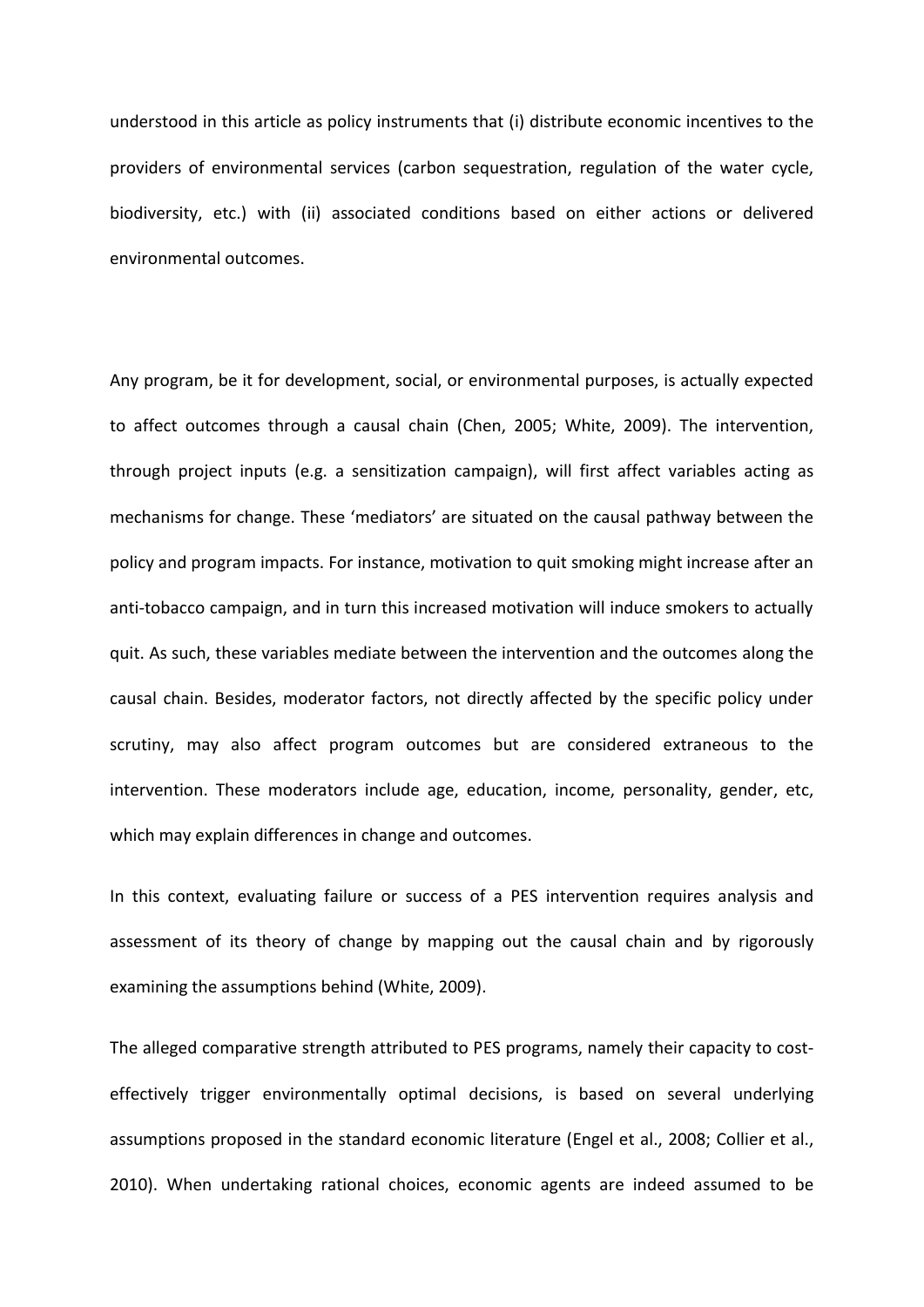capable of maximising their utility based on available information on costs and benefits, stable preferences and externally constrained budget. As stated by Gneezy et al. (2011, p.191), "economists often emphasize that 'incentives matter'. The basic 'law of behavior' is that higher incentives will lead to more effort and higher performance". Building on this theory of change, the rational view of PES alleges that such economic instrument, through payments, effectively modifies actors' harmful strategies towards environmental-friendly ones.

Yet one can wonder whether this causal pathway actually materializes in real-life situations where underlying assumptions for the intervention might not be verified. It is thus relevant to confront causal chains in the standard theory of PES to realities on the ground by paying careful attention to a number of critical elements:

- The governance of the scheme influences the capacity to identify and target the appropriate ES providers whose decisions need to be changed in order to provide the services;
- Limited literacy, bounded rationality and imperfect information sharing might alter ES providers' ability to understand the economic incentives;
- Bounded self-interest, as opposed to rent-seeking strategies, might alter ES providers' responses to payments when their motivations go beyond financial aspects (social, ethical motivations).

The PES literature provides increasing evidence on the drivers and motivations that explain ES providers' responses to payments. Consistent with the standard view, studies have shown the importance of a number of external parameters, including economic ones: household income and livelihood diversification opportunities (Zbinden and Lee, 2005; Bremer et al., 2014), level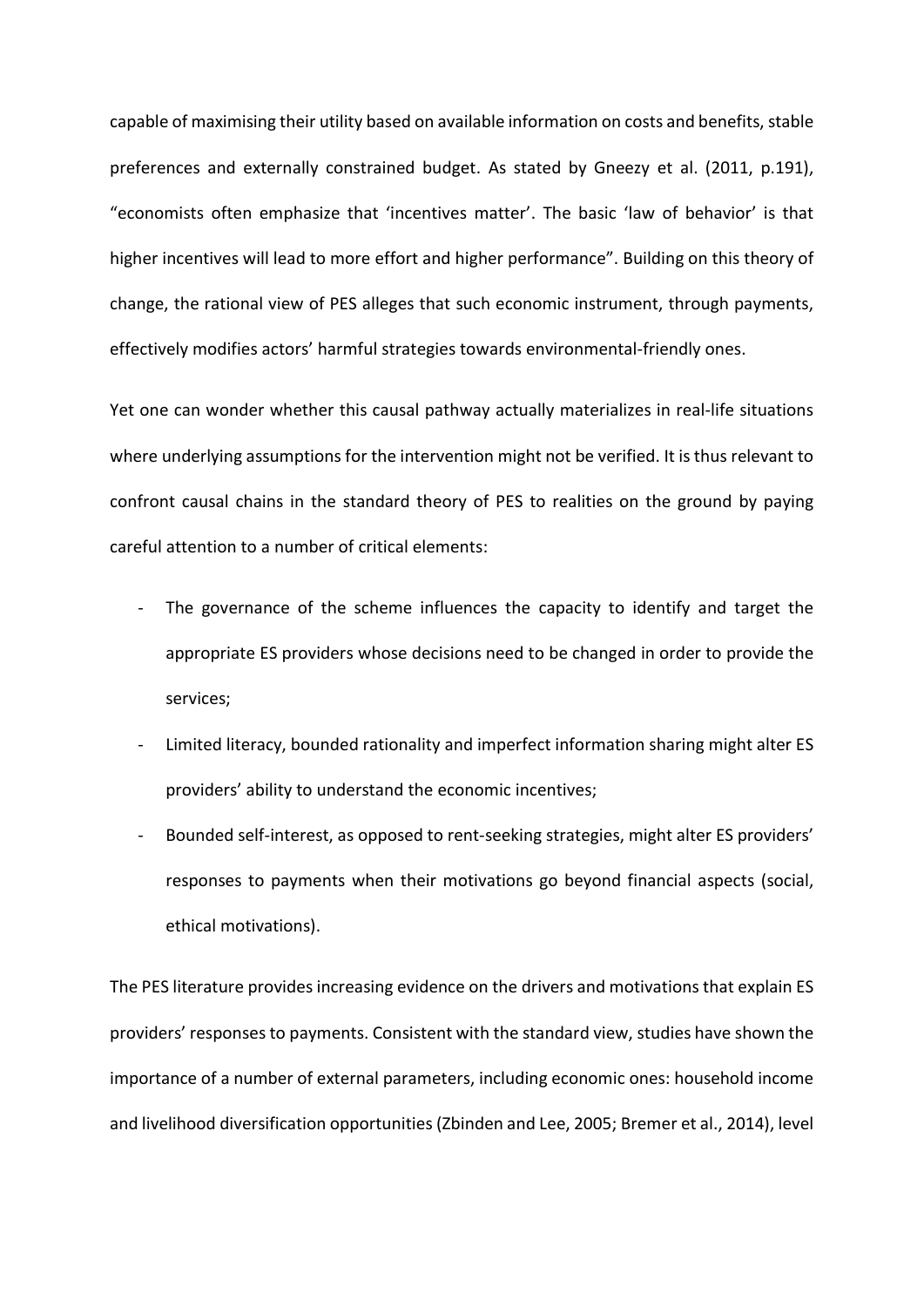of payments and opportunity costs (Balderas Torres et al., in press; Bremer et al., 2014), farm size and and land tenure (Zbinden and Lee, 2005; Bremer et al., 2014).

Yet other, non-economic determinants also explain farmers' decisions in PES, and Kosoy et al. (2008) recommend to "overcome the idea that resource managers follow only an individual rationality prior to deciding whether or not to participate" (p.2073-2074). Behavioural studies have emphasised that internal factors (habit and cognition) as well as social factors (norms) largely complement external factors when responding to incentives(Prendergrast et al., 2008; Collier et al., 2010). On the one hand, farmers most often display bounded rationality; as a result education (Zbinden and Lee, 2005), the level of literacy and computational capacity (Hayes, 2012; Ferraro, 2008) as well the degree of information sharing and dissemination (Zbinden and Lee, 2005; Kosoy et al., 2008) might explain the extent to which participants enroll in PES and correctly interpret the contract. On the other hand, farmers in rural settings might display characteristics of bounded self-interest (Shogren, 2012). When deciding about their land use strategies, farmers follow intrinsic pro-environmental and pro-social attitudes (Kosoy et al., 2007; Van Hecken and Bastiaensen, 2010), and are motivated by their social reputation at the neighbourhood level (Chen et al., 2009). Finally, enrolled farmers might also respond differently to incentives depending on how they perceive their involvement and decision-making power within the PES scheme (Zbinden and Lee, 2005; Kosoy et al., 2008; Hayes, 2012).

In sum, a rapidly growing literature on behavioral economics and social psychology increasingly questions the standard economic theory of PES. In this article we contribute to this emerging body of research about the capacity of such economic incentives to eventually change farmers' strategies. Building on an extensive household survey and qualitative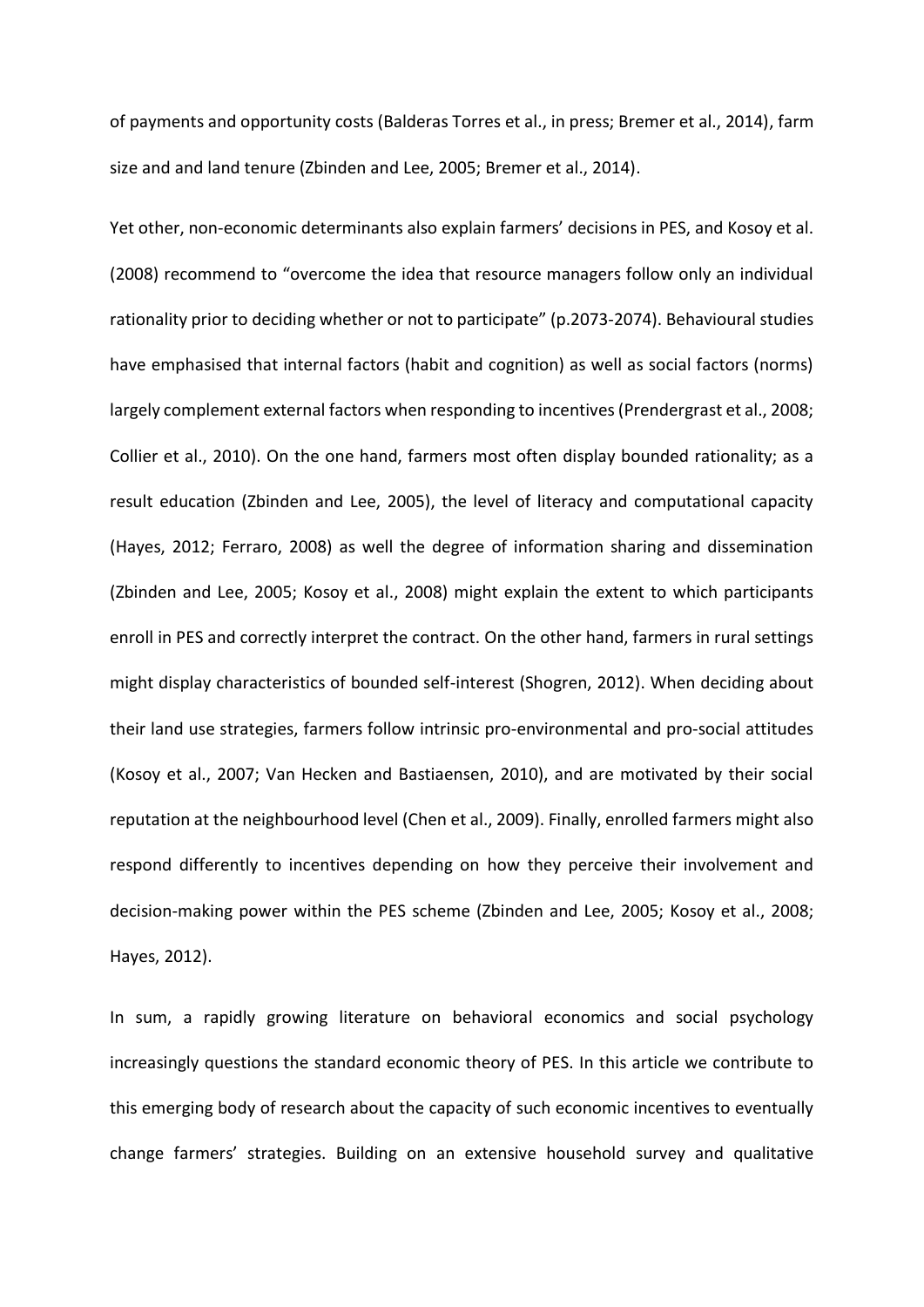interviews, we specifically question the rational view of PES, and its underlying assumptions (the causal chain), with the study of a payment scheme for watershed services implemented in the Banten province in Indonesia. In particular, two research questions are tackled: first, who participates and does the scheme target the appropriate farmers, i.e. those who would have made different decisions without the scheme, and whose decisions impact the provision of the service? Second, do farmers understand and interpret the intervention properly, i.e. according to the theory of change and objectives initially stated by the payer?

To do so, the article is organized as follows: section 2 describes the study site, the PES program design and its originally stated theory of change; section 3 presents our household survey methodology; section 4 details empirical results, while section 5 discusses the latter and section 6 concludes.

## **2. Presentation of the case study**

# **2.1 General information about the site**

The Cidanau river watershed is located on the island of Java (Figure 1).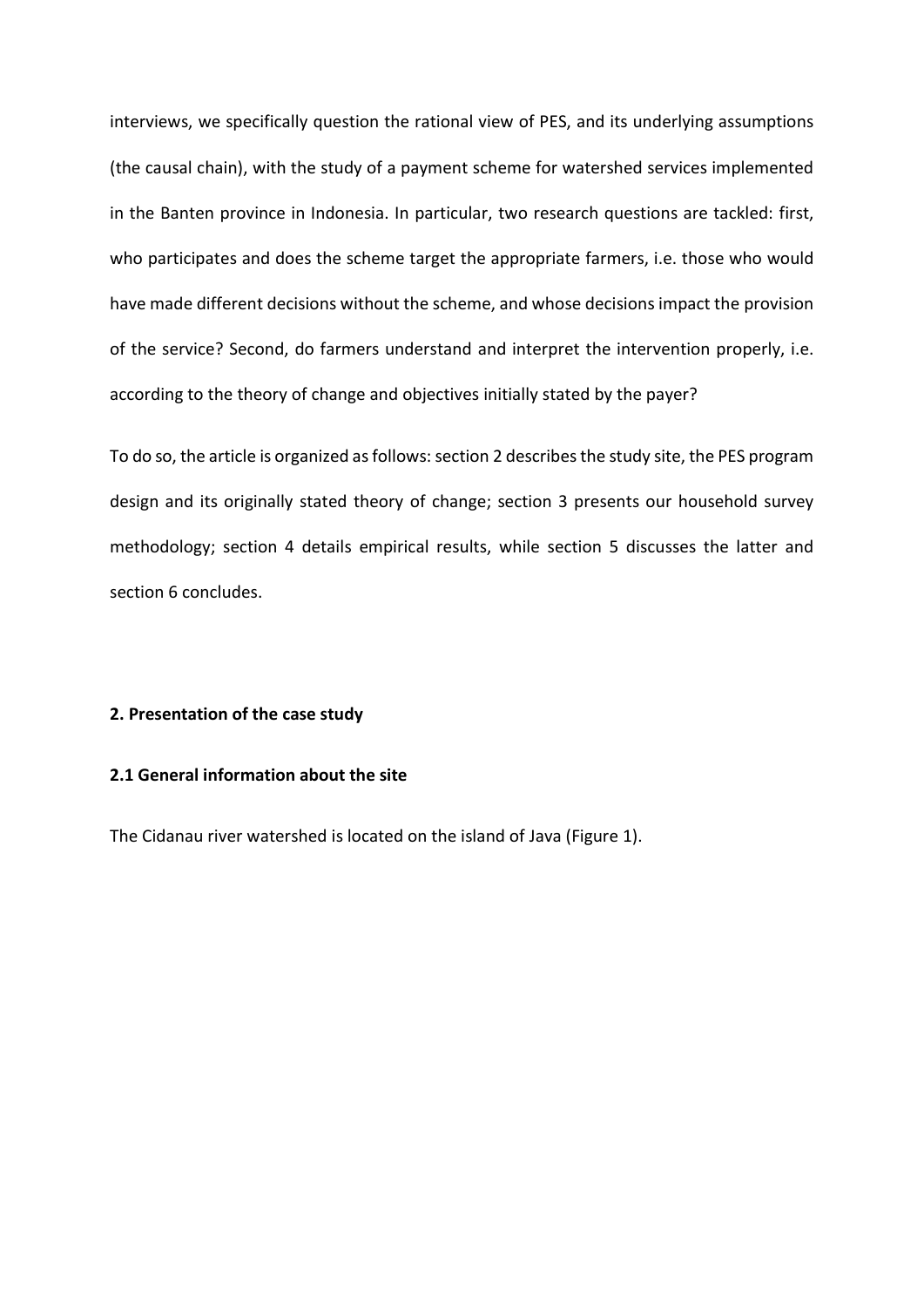

**Figure 1. Location and map of the Cidanau watershed and land patterns** *Source: Yoshikawa et al., 2008*

It covers 22,036 hectares, comprising a plateau of 10,176 hectares with the former lake Danau (now a swamp area) and rice fields, and another 11,860 hectares with 21 sub-watershed and 4 tributary rivers flowing into the Cidanau river (Budhi et al., 2008).

Land in the watershed is mostly privately owned. According to 2002 figures there were 1,806 households living in the watershed, and land cover patterns include forests(58%), paddy fields (28%) swamp forests (5%), swamps (4%) and residential areas (5%) (Figure 1). Overall, the trend for land conversion remains unclear. Yet, it is usually acknowledged that newly cultivated land, illegal farming and migrations to the area increased in the watershed after the economic crisis in 1997 (Yoshino et al., 2003).

# **2.2 Environmental issues**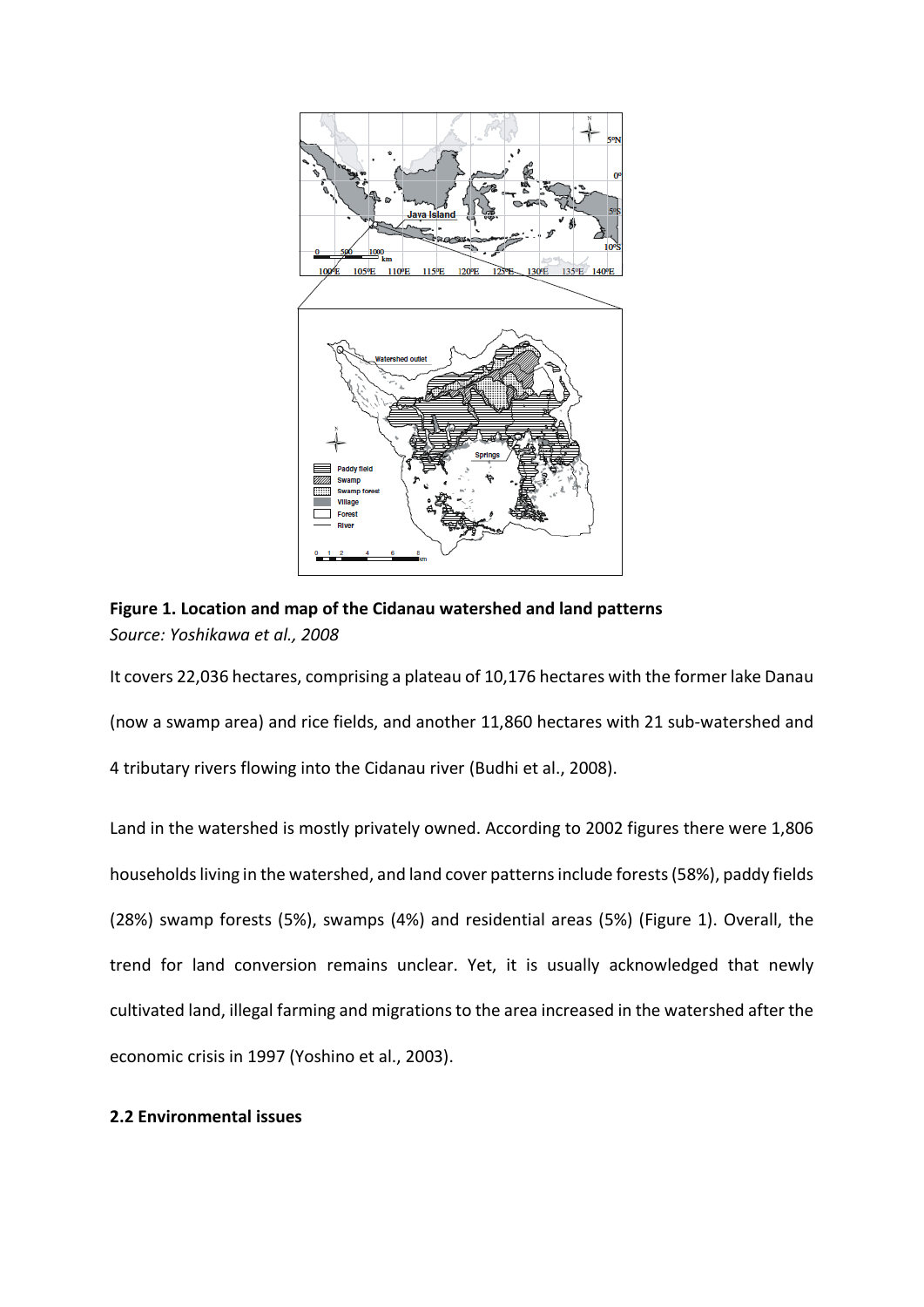Decreasing forest cover, land erosion and surface water runoff, causing eutrophication and siltation, have negatively affected the Rawa Danau swamp area and led to lower quality water downstream in the Cidanau river (Yoshino and Ishioka, 2005). Besides, according to statements by local stakeholders (but without scientific evidence) the average debit of the Cidanau river has decreased, especially during the dry season.

As an initial step 9,987 hectares of upstream lands within sub-watersheds were first declared 'critical lands' based on their soil type, vegetation cover and steepness (Budhi et al., 2008). Yoshino and Ishioka (2005) thus made important recommendations to tackle environmental issues in the watershed: preservation of the remaining vegetation cover, and forest rehabilitation of the 'critical lands' with steep slopes. These recommendations subsequently provided a scientific basis for the PES scheme undertaken by the local water supply company in the Cidanau river watershed.

## **2.3 The PES scheme**

#### 2.3.1 Context and main actors

The private company PT Krakatau Tirta Industry (PT KTI) collects water near the Cidanau river mouth. The water is then processed and commercially distributed to a number of users including the local State-owned water company, and 120 industrial users.

PT KTI staff clearly expressed concerns about the situation in the watershed. Water demand by industrial and domestic units is expected to increase steadily whereas above-mentioned environmental problems might lead to a decrease in water availability and quality, (interview hydrology expert from PT KTI January 2013), and siltation might increase blockages in its water pipe and pump.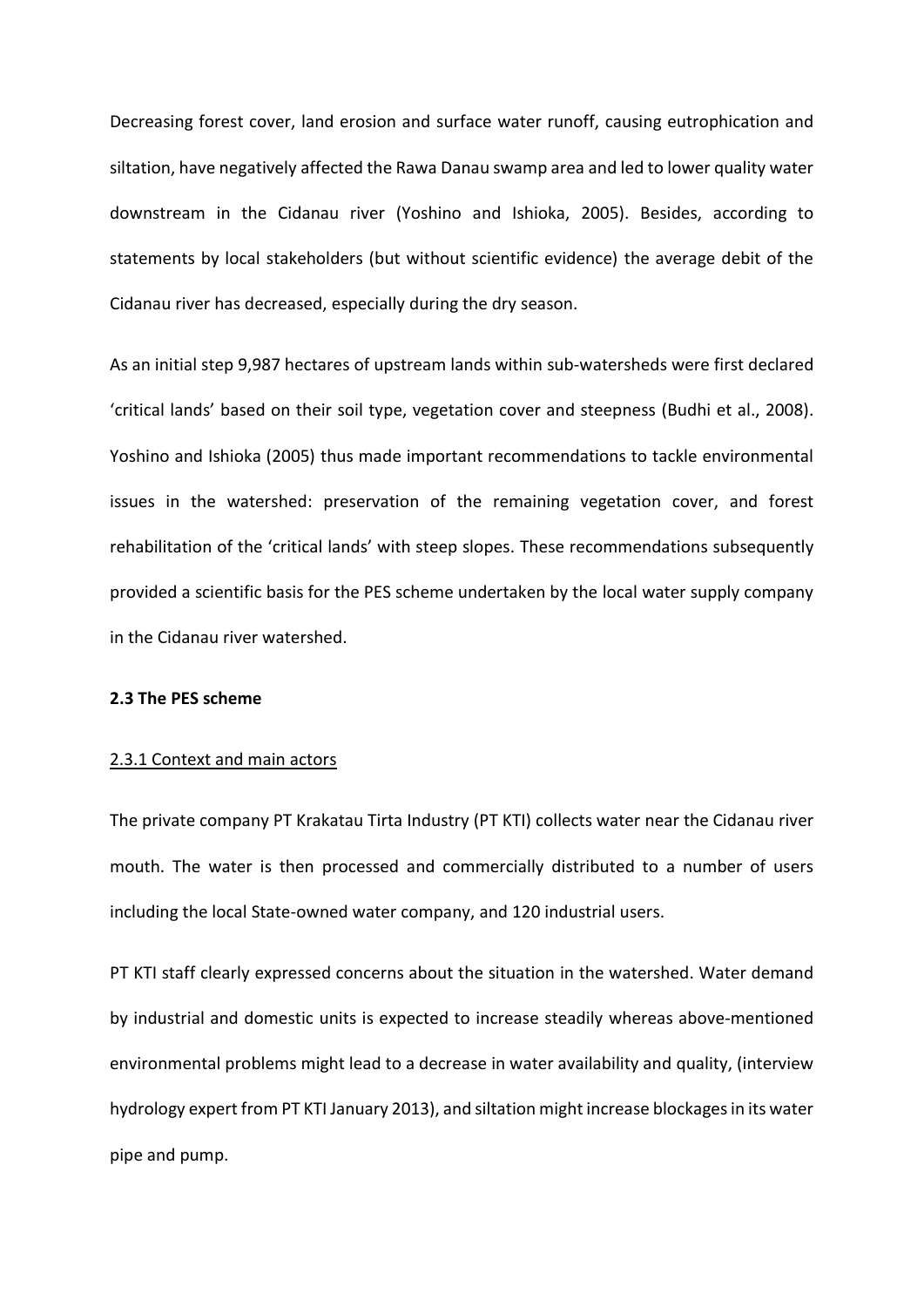In response, building on the large amount of scientific research undertaken in the watershed, a broad group of actors established in 1998 the multi-stakeholder Cidanau Catchment Communication Forum (FKDC). It includes representatives from government agencies, a university, upstream and downstream farmers, PT KTI, and a local NGO called Rekonvasi Bhumi. It received legal recognition in 2002, and benefited in 2004 from scientific results and recommendations drawn from a seminar jointly organized and funded by several universities, the Government of Banten Province and PT KTI.

#### 2.3.2 Design of the PES scheme

The concept of downstream-upstream payments was first introduced to Cidanau stakeholders in 2002 by the German Technical Cooperation (GTZ) and the national NGO LP3ES (Lembaga Penelitian, Pendidikan dan Penerangan Ekonomi dan Sosial). This move, under the coordination of the International Institute for Environment and Development and the World Agroforestry Centre, was part of a broader research-action project to develop PES schemes in several watersheds in Indonesia. While options were being considered in 2002, a member of Rekonvasi Bhumi was funded by the GTZ and visited the Costa Rican PES scheme. There he identified the conditionality component as innovative and likely to ensure greater effectiveness, as compared with purportedly failed past land rehabilitation and reforestation programs in the area. In 2004, the FKDC was thus willing to trial such a new instrument to tackle environmental issues in the watershed; and in 2005 PT KTI, convinced to be a beneficiary from watershed services to be provided by upland farmers, agreed to fund a PES scheme with FKDC as intermediary and the local NGO Rekonvasi Bhumi as the implementer on the ground.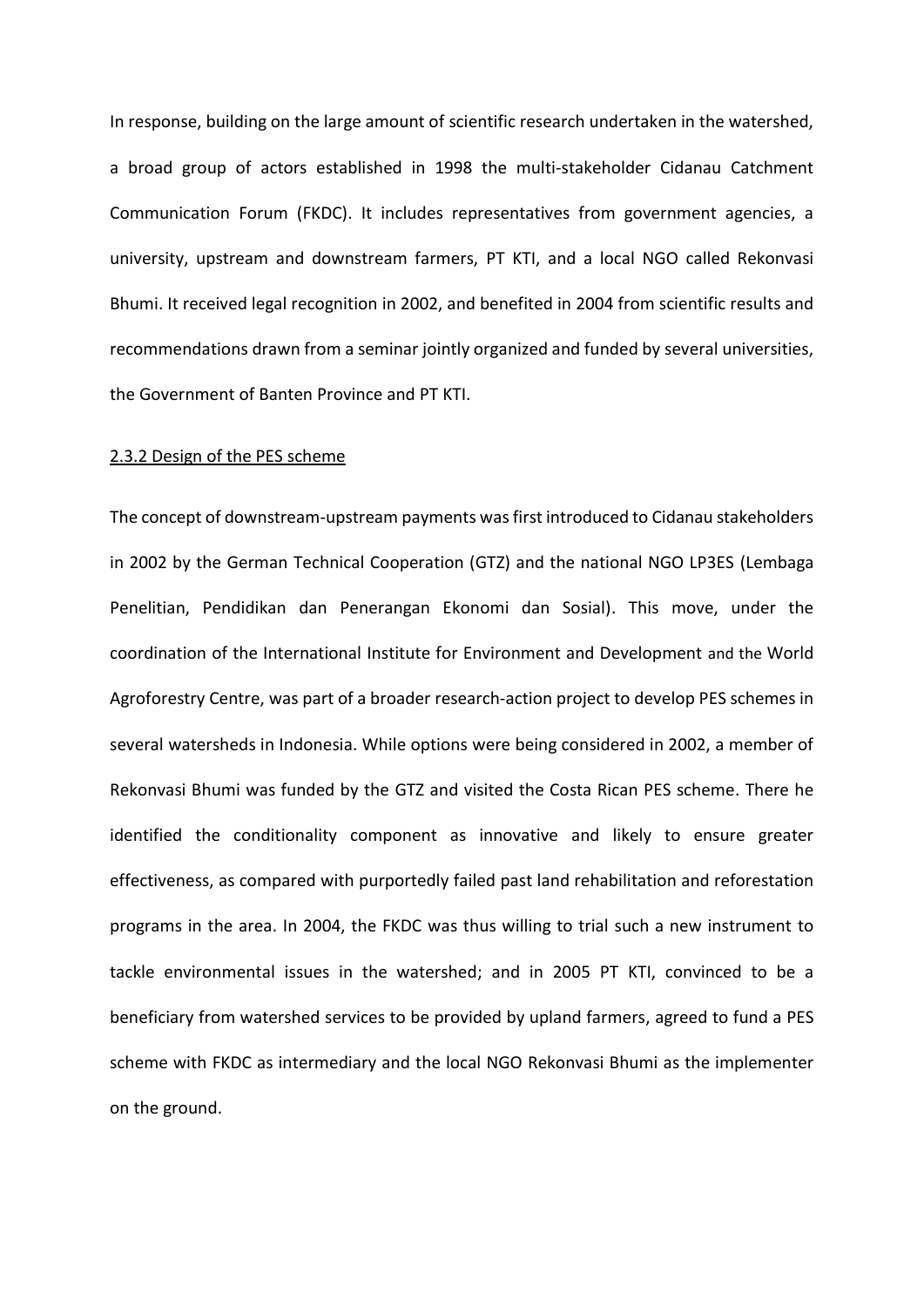Institutionally, two different contracts are at play (Figure 2). On the one hand there is a 5-year Memorandum of Understanding (MOU) leading to an annual payment of USD 350 per ha by PT KTI to FKDC for planted and/or conserved forest (a minimum of 500 trees per hectare). On the other hand there are several contracts between the FKDC and farmer groups for a similar period, specifying eligible tree species and annual payments of USD 125 per ha by FKDC to farmer groups.



## **Figure 2. Governance structure for the PES scheme**

## *Source: Leimona et al. 2010*

*Note: PDAM is the Parastatal water distribution company while PLN is the State electricity company*

For each of these latter contracts FKDC deals with groups, not individuals, to plant and conserve trees on 25 ha of contiguous land. Each group chooses the land, with various numbers of members depending on the size of their individually-owned plots. Farmer group leaders need to assess the number of eligible trees for each individual plot before the contract begins. Whenever plots do not meet the 500 trees per hectare condition, the farmer must plant to fill the gap and can benefit from support by PT KTI with the distribution of free seedlings. The contract, describing rights and duties for both parties, is signed by the group leader but distributed to each group member.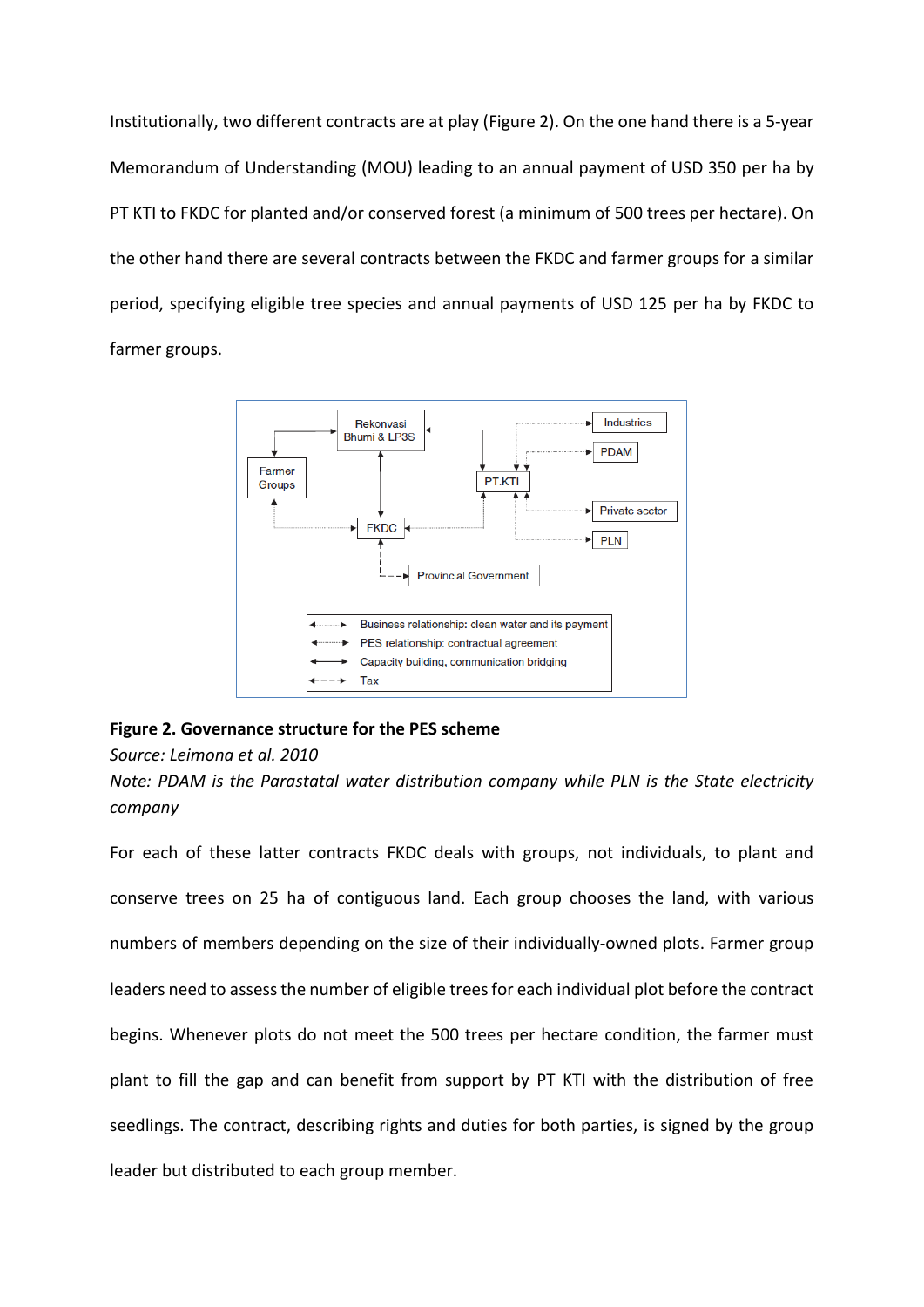During the contract 5-year period the minimum 500 trees per ha must be maintained, which is verified by a monitoring team set up by FKDC. The team involves all stakeholders and goes to the field once a year to monitor 2.5 ha of randomly chosen land. Once it gives its approval, payments are made to farmer group leaders (practically transferred on their bank account), who in turn are responsible for the cash distribution to participants. In case of a negative report by the team, i.e. if at least one farmer fails to meet the conditions, payments are terminated for the whole group.

Since the beginning of implementation in 2005, a total of 8 farmer groups have been involved at some point in time: 4 are currently still under their first contract, 2 breached their contract while 2 other have renewed it for another 5 years (Table 1). Besides, the MOU between PT KTI and FKDC was renewed in 2010.

Building on standard discourses with respect to PES and technical assistance from research partners, the contract sets an economic transaction where a buyer (PT KTI through the intermediary FKDC) buys a defined environmental service from a farmer group (and its members) specifically named a 'seller' in the contract, depending on its 'willingness to accept' (in English in the contract). This is expected to trigger a causal chain whereby conditional payments to private farmers on steep land plots would change the cost-benefit ratio (proximate mediator) for land use activities and thus would modify farmers' behaviours towards tree planting and conservation (intermediate mediator), which in turn would curb deforestation in the watershed (output) and, ultimately, improve water quality and quantity (outcome). This article questions whether such theoretical causal chain is verified empiricially.

#### **3. Methods**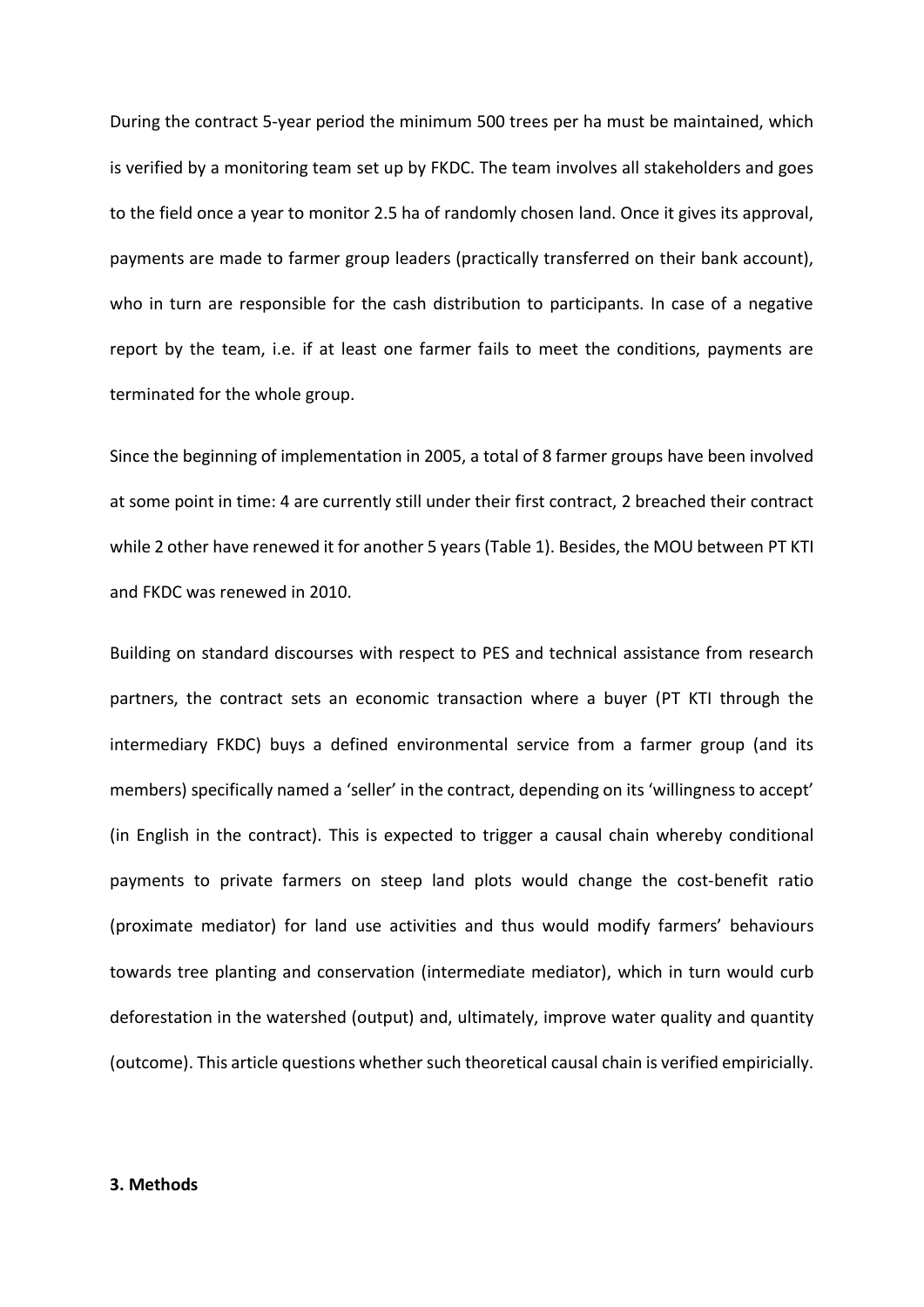The assessment of the scheme was undertaken in December 2012 and January 2013 with two components: an extensive household survey among a majority of participating farmers in the scheme; and an institutional analysis with semi-structured interviews of key informants that built on previous field research (Leimona et al., 2010; Pirard and Billé, 2010).

Among others, the household survey included socio-economic questions (asset and land characteristics, land use patterns and cultivation strategies), but also questions related to farmers' motivations to participate in the programme, their knowledge of the contract, rules and incentives, as well as questions about their perceptions of decision-making processes. For the latter questions, rather than using a multiple choice questionnaire (MCQ) respondents were told to openly answer questions; open answers were then directly coded by enumerators by ticking one or several of the possible choices already written on the survey instrument (these were defined after thorougfully pre-testing the survey). Importantly enumerators were clearly said not to read the list of choices written on the questionnaire.

Respondents were randomly selected within each participating farmer group (past or present). A majority of male heads of households were interviewed but women also attended the interview session in a majority of cases. In total we interviewed more than 70% of participants in the Cidanau PES programme, i.e. 270 participating households out of 382 total participants (including those who no longer participate) (Table 1).

| <b>VILLAGE</b><br><b>NAME</b> | <b>GROUP</b><br><b>NAME</b> | #<br><b>PARTICIPATING</b><br><b>HH</b> | #<br><b>INTERVIEWS</b> | <b>YEAR</b><br><b>START</b> | <b>YEAR</b><br><b>RENEW</b><br><b>CONTRACT</b> | <b>YEAR</b><br><b>CEASED</b><br><b>CONTRACT</b> |
|-------------------------------|-----------------------------|----------------------------------------|------------------------|-----------------------------|------------------------------------------------|-------------------------------------------------|
| <b>CITAMAN</b>                | Karya<br>Muda II            | 44                                     | 36                     | 2005                        | 2010                                           |                                                 |
|                               | Karya<br>Muda III           | 49                                     | 34                     | 2010                        |                                                |                                                 |
| <b>KADU AGUNG</b>             | Agung<br>Lestari            | 30                                     | 21                     | 2008                        |                                                | 2009                                            |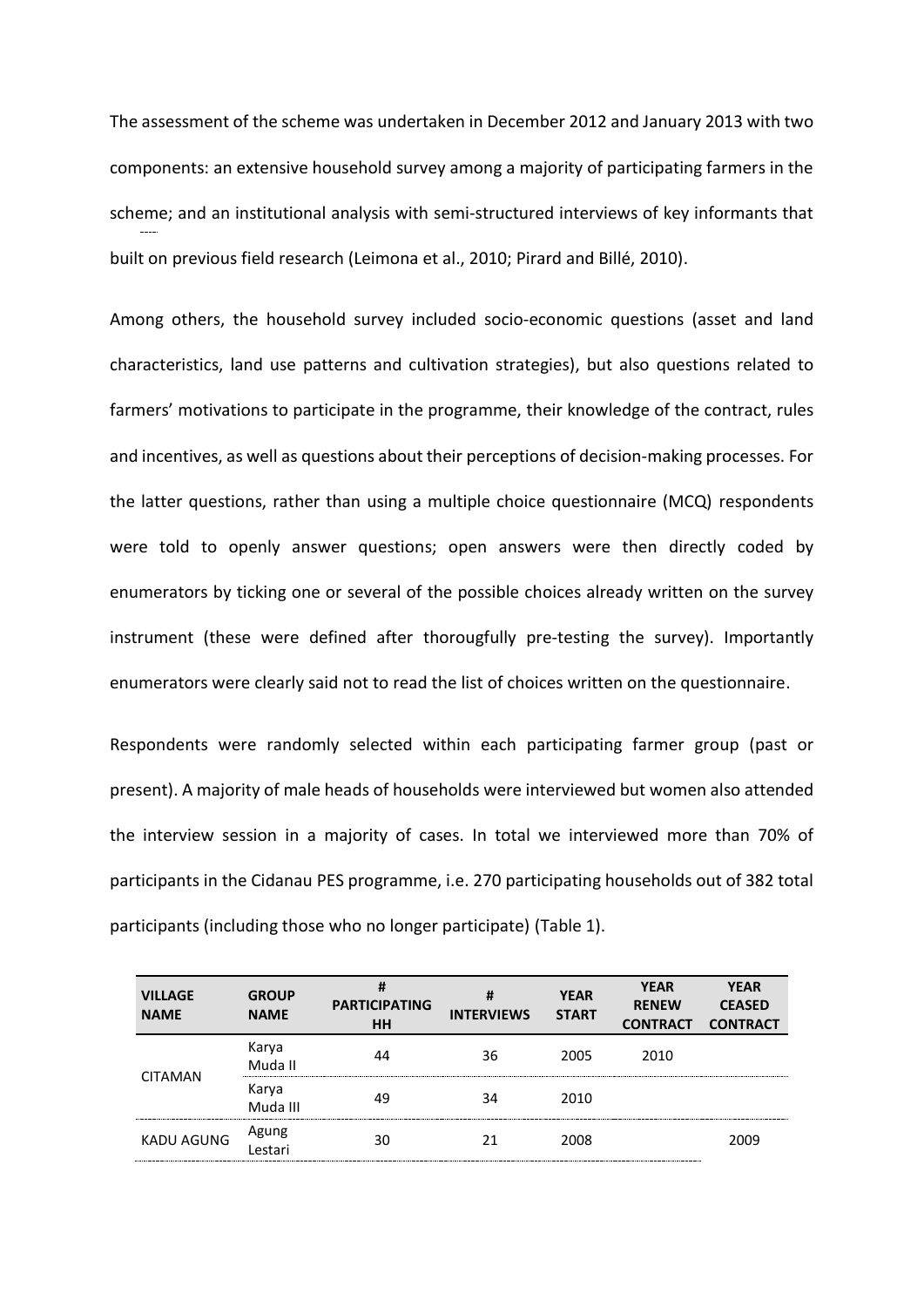| <b>CIBOJONG</b>   | Karya<br>Bersama  | 26  | 19  | 2005 |      | 2007 |
|-------------------|-------------------|-----|-----|------|------|------|
| <b>CIKUMBUEUN</b> | Alam<br>Lestari   | 60  | 37  | 2008 | 2013 |      |
| RAMEA             | Alam<br>Sejahtera | 58  | 40  | 2010 |      |      |
| PANJANG JAYA      | Haparan<br>Maju   | 75  | 54  | 2011 |      |      |
| <b>UJUNG TEBU</b> | Karya<br>Bakti    | 40  | 29  | 2011 |      |      |
| TOTAL             |                   | 382 | 270 |      |      |      |

# **Table 1. Participating villages and households; survey sampling** *Source: Authors*

Simultaneously, we carried out semi-structured interviews of key informants in the programme: heads of each farmer group, two FKDC board members, the director of the implementing NGO, three directors for the private company, three field workers. This allowed us to analyse in depth the institutional setting and governance structure of the programme as well as to disentangle motivations, strategies and discourses carried by different stakeholders. This also helped us to triangulate information so as to avoid misinterpretations.

# **4. Results**

# **4.1 Socio-economic characteristics**

Average respondents' age is 48 years old while the average household size is 5 people (Table 2). Average education level is relatively low (about 5 years) and a large majority of households were locally-born with few migrants.

| <b>Characteristics</b>   | Mean | <b>Median</b> | SD   | Min  | Max  | N   |
|--------------------------|------|---------------|------|------|------|-----|
| Age (years)              | 48,4 | 48            | 12,4 | 23.0 | 82.0 | 266 |
| <b>Education (years)</b> | 5,24 | b             | 3,2  |      | 13   | 266 |
| Household size (n)       | 5,0  |               | 1,9  |      | 10   | 266 |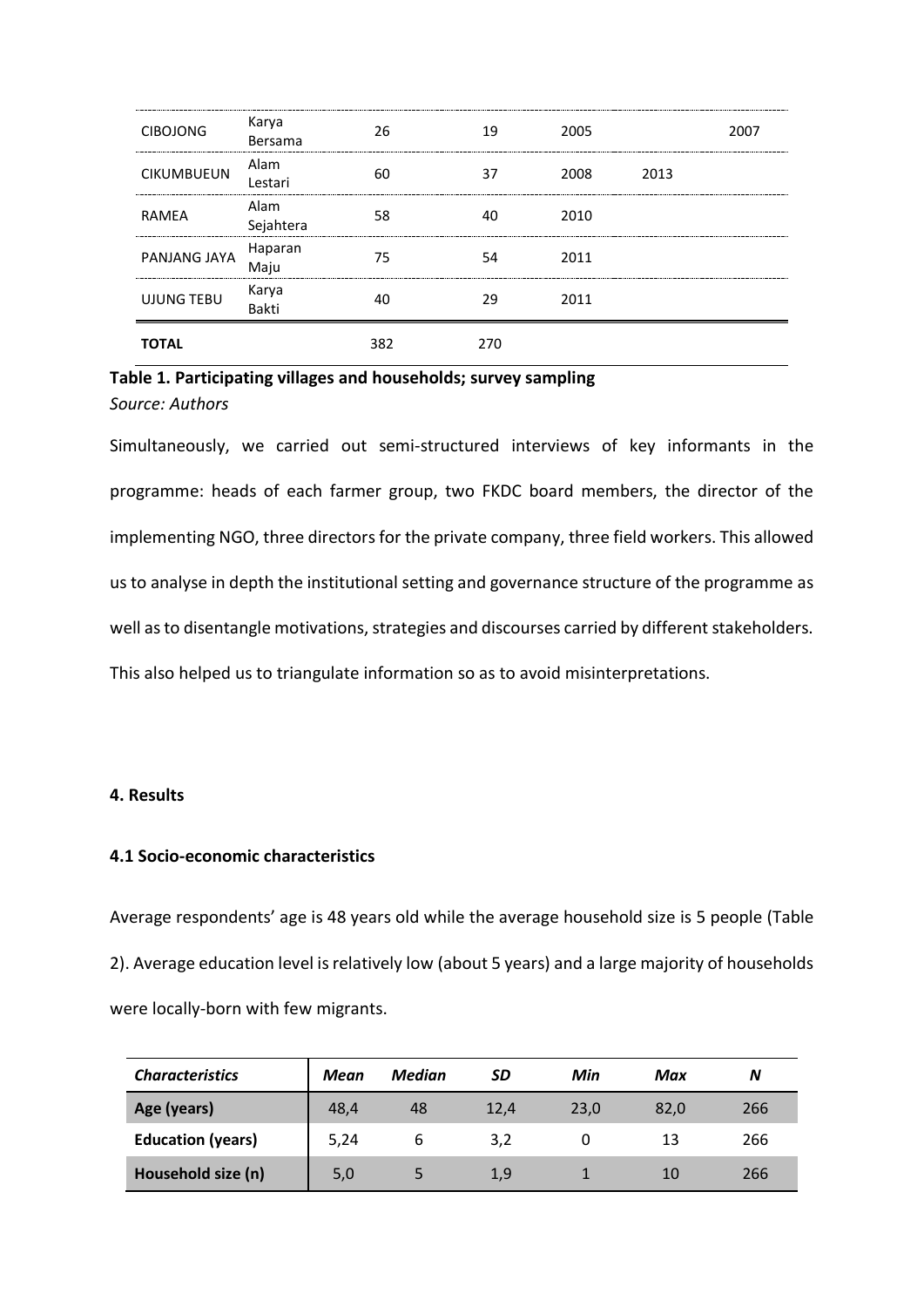| % migrants (<50 years)   $22,6%$ |  |  |
|----------------------------------|--|--|
|----------------------------------|--|--|

# **Table 2. Socio-educational characteristics** *Source: Authors*

Economically, most households in the PES scheme depend on their own private land to sustain their livelihoods (73% farmers as first professional activity) while others work on other farms (8% as first professional activity). Participating households own on average 1.06 ha of land (either included in the PES scheme or not) with great disparities: 70% of households own less than the average amount of land and the maximum is 11 hectares. The average land area specifically contracted under the PES scheme is 0.56 ha per participating household. Other assets owned by households include motorcycles (51%), TV (83%), chicken (82%) but also hand phones (42%) and gas stoves (40%), while ownership of cattle or livestock (16%), and car (4.5%) is more limited.

#### **4.2 Does the governance of the scheme enable the selection of appropriate providers?**

Contrary to stakeholders' initial views of the PES scheme, implementation on the ground was actually reappropriated based on the local institutional and social context.

First, conditions in the MOU between PT KTI and FKDC were mostly decided by the technical team, composed of various stakeholders (PT KTI, district and provincial planning agencies, Forest Department, Rekonvasi Bhumi). Building on rules in previous government land rehabilitation and reforestation programmes rather than on extensive negotiation, PT KTI and FKDC unilaterally decided that a minimum of 25 ha per farmer group was necessary for inclusion with contiguous lands. Decisions with respect to the number of trees per hectare (500) and the level of payments were also inspired by past practices in the national forest rehabilitation programme (GERHAN) coordinated by the national government (Leimona et al., 2010). Similarly, although contracts signed between FKDC and each farmer group stipulate the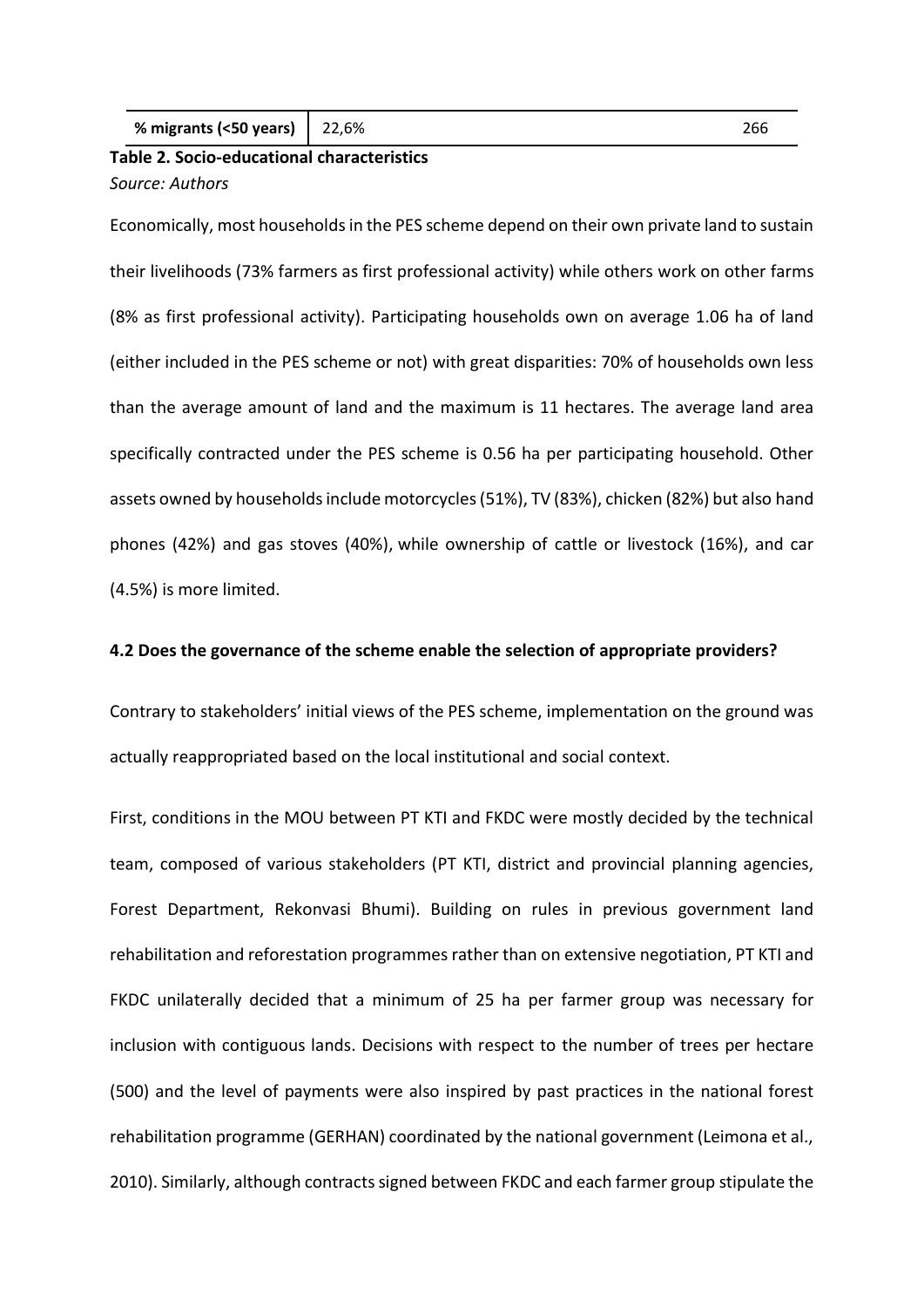group's 'willingness to accept' contractual right and duties, very few conditions and clauses are actually negotiable.

Besides, while originally many scientific assessments had helped FKDC to understand environmental issues and recommended reforestation on 'critical lands', decisions about geographic implementation moved apart from its initial rationale. According to interviews with FKDC technical team, there was a tendency to contract farmer groups previously known through various other programmes and who had demonstrated a good organizational capacity. Similarly at the group level the process of selecting individual owners and their land remain in the hands of the farmer group leader. Practically the local land selection process obeys to criteria that relate more to social connections than to scientific assessments of their relevance from the perspective of water services provision, as originally thought. Observation suggests that most critical lands (steep plots and low forest cover) were not included in the programme. In turn this means that payments were probably not distributed to the most appropriate land owners, i.e. those whose land use decisions affect the outcome, or just by coincidence.

Such a revised selection process was partly driven by changing rationale and objectives from the buyer' side (PT KTI). As the latter was increasingly willing to showcase quick results from its support to the project, the program's underlying assumptions evolved and implementation was adapted to local challenges. It moved from a first phase largely focused on tree enrichment (planting trees on under-forested lands) to a second phase where the conservation of private plots with sufficient forest cover was prioritized.

This bias in the selection process was further investigated with household data. First, most lands enrolled in the scheme were already well forested before being contracted under the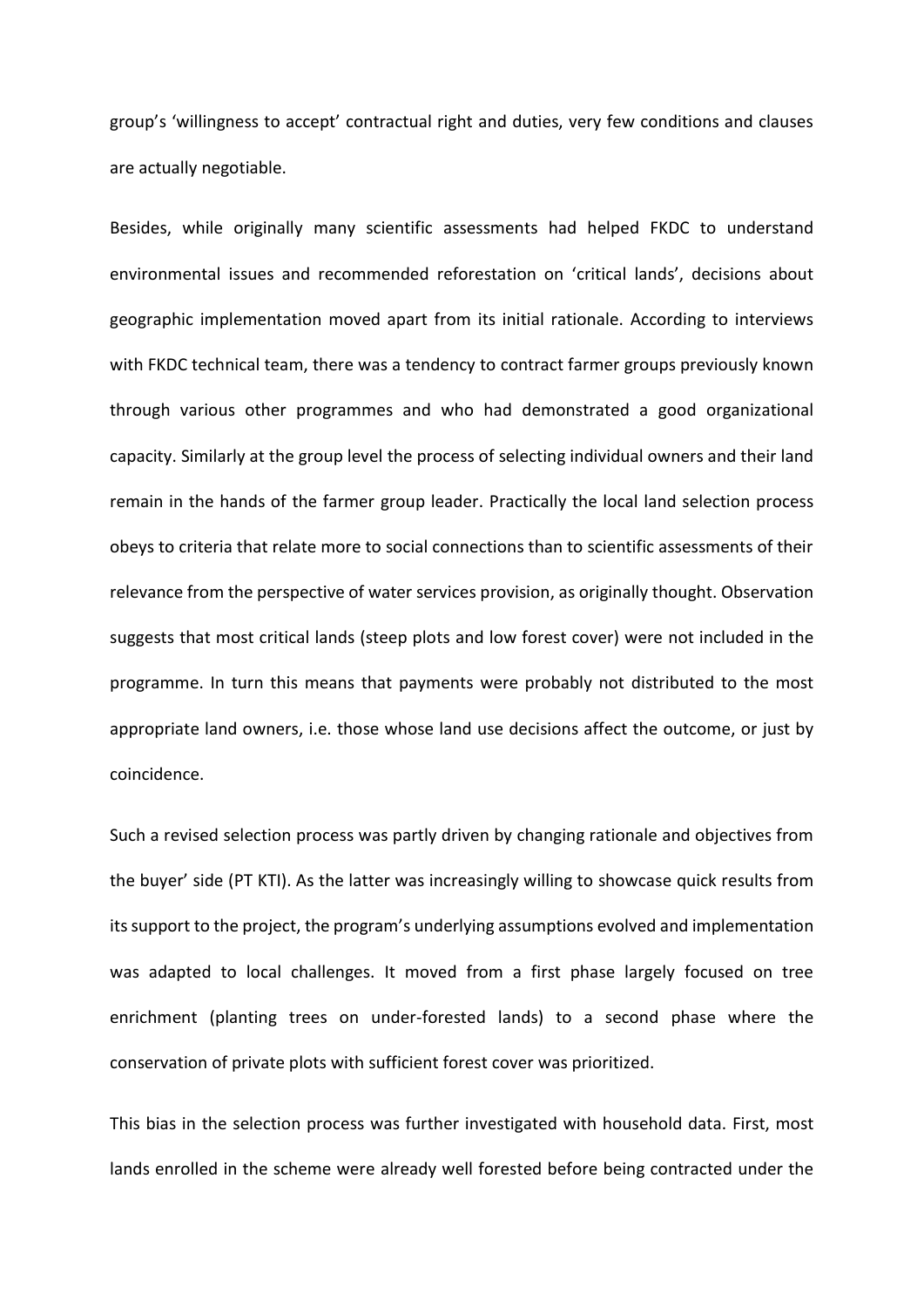PES. Almost three quarters (71%) of households did not have to engage in planting to reach the required number of trees. When asked about their motivations for having preserved forest cover on their lands prior to the incentives, 88% of households mention they can use trees for fruits and wood, 47% state that trees are good for medium and long term investment, while 12% say forests are important for human life anyway.

Moreover, 81% of participants report they will keep trees if the programme comes to an end. Within this category, 88% say they will be able to use forest for fruits and wood and 51% say that trees are good for medium and long term investment; this explains their willingness to sustainably manage trees whatever incentives are distributed from the PES scheme. Besides, a majority of all plots currently under the PES (58%) would host the same tree species with the same respective proportions after payments would be stopped, according to the respondents. For the other plots, tree species would mainly remain the same but only the respective proportions would change. In total these results suggest that the project might fail to fulfill objectives initially set by stakeholders to tackle environmental issues in the watershed.

Second, a very substantial share of participants displays motivations to join the scheme that rather relate to social and cognitive aspects, independently from the sole distribution of economic incentives (Table 3).

| Why did you join the PES scheme?<br>$(n=270)$ | Rank#1 | Rank#2 | Rank#3 | Rank#4 | <b>Total</b> |
|-----------------------------------------------|--------|--------|--------|--------|--------------|
| <b>External (economic) motivations</b>        |        |        |        |        |              |
| Cash payments                                 | 38.6%  | 23.6%  | 9.4%   | 1.5%   | 73.1%        |
| Trees are good investment                     | 3.7%   | 7.9%   | 4.9%   | 1.5%   | 18%          |
| I can use the trees for revenues              | 1.9%   | 6.4%   | 3.4%   | 1.5%   | 13.2%        |
| I attended meetings where told about it       | 3%     | 2.6%   | 0.4%   | 0.4%   | 6.4%         |
| Land was unused before                        |        | 0.7%   |        |        | 0.7%         |
| The programme helps us to plant trees         | 1.5%   | 0.7%   | 0.7%   |        | 2.9%         |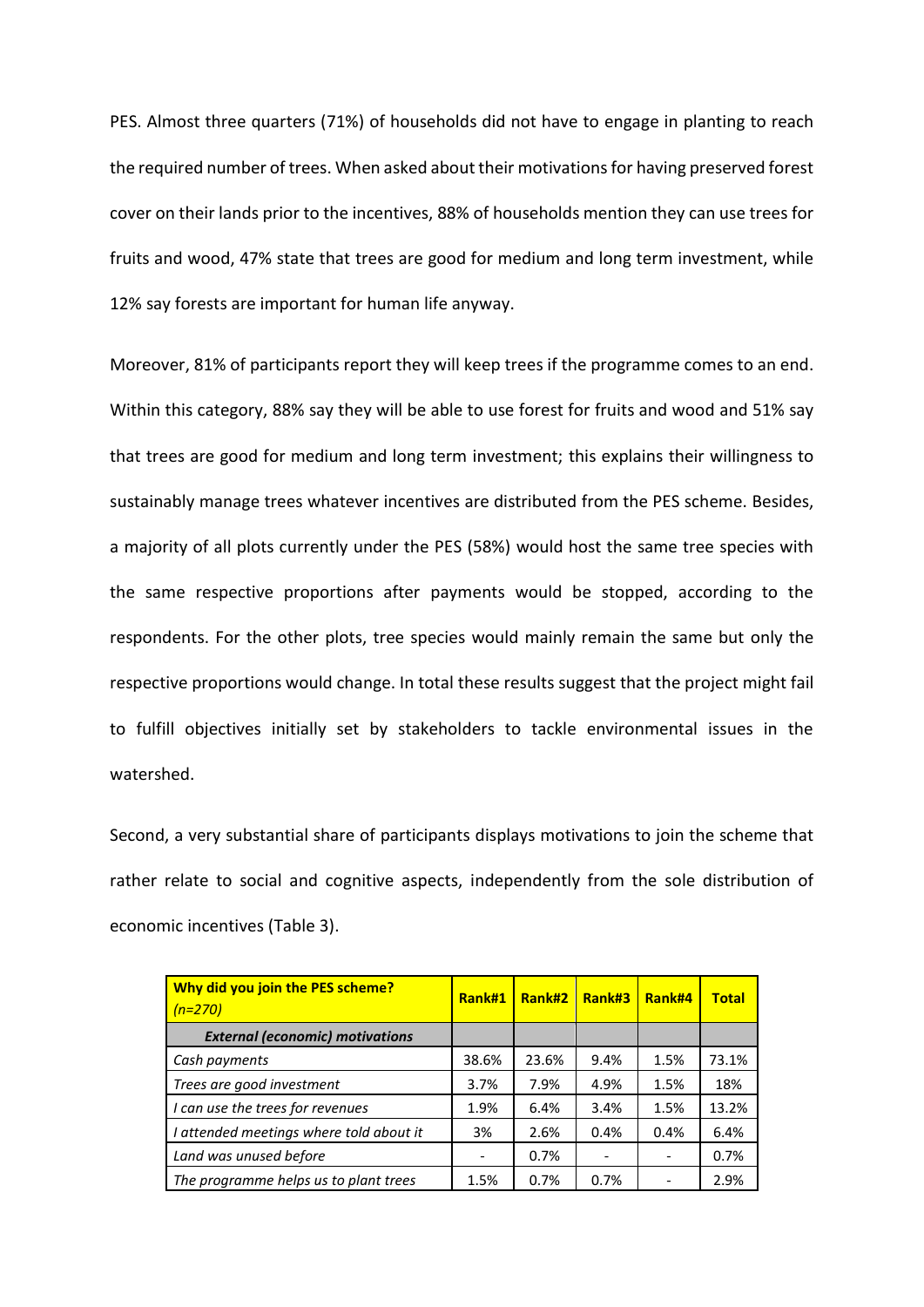| Technical assistance                     |      |       | 0.4% |      | 0.4%  |
|------------------------------------------|------|-------|------|------|-------|
| Increased land value for sale            |      | 0.4%  |      |      | 0.4%  |
| Seedlings are given for free             |      |       |      | 0.4% | 0.4%  |
| <b>Social motivations</b>                |      |       |      |      |       |
| Social pressure by people in the village | 27%  | 15.4% | 3.4% |      | 45.8% |
| My neighbours were part of it            | 3.4% | 12.4% | 1.1% |      | 16.9% |
| Was chosen by the farmers' group leader  | 3.4% | 2.2%  | 0.7% | 0.4% | 6.7%  |
| Good for reputation                      | 1.1% |       |      |      | 1.1%  |
| <b>Cognitive motivations</b>             |      |       |      |      |       |
| Good for the environment                 | 4.9% | 3.4%  | 3%   | 1.1% | 12.4% |
| Forest protection for future generations |      | 2.2%  | 1.9% |      | 4.1%  |
| Forest is important for human-being      | 1.1% | 1.5%  | 0.4% | 0.7% | 3.7%  |
| Islam teaching                           | 1.1% | 0.7%  | 0.7% | 0.7% | 3.2%  |
| Give benefit for downstream people       | 0.4% |       | 1.5% |      | 1.9%  |
| Preserve Rawa Danau                      | 1.1% | 0.4%  | 0.4% |      | 1.9%  |
| <b>Other</b>                             | 6%   | 4.1%  | 2.2% | 0%   | 12.3% |
| Does not know                            | 1,9% |       |      |      | 1,9%  |

**Table 3. Participants' motivations to join the PES** *Source: Authors*

*Note: The table reports responses according to the ranking made by respondents, who were given the opportunity to openly state up to four reasons for joining the scheme. For instance, 38.6% of respondents stated "cash payments" as their first reason, while 1.5% of them stated it in fourth position.Overall "cash payments" was mentioned by 73.1% of respondents, in whichever position.*

Although around 39% of respondents still rank cash payments as the main reason for joining the programme, an almost equivalent number of them (35%) display social motivations instead: this includes 27% who mention social pressure and influence in the village, 3.5% who were simply 'chosen' by the group leader, 3.5% who joined because their neighbours were part of it, and another 1% who associated participation with good reputation. Further, 9% of participants display cognitive motivations as their first reason to participate: this includes 6% who joined the PES scheme because this is important for the environment and human being, 1.5% who want to follow Islam teaching and provide benefits for other people, and 1% who are willing to specifically preserve the swamp area.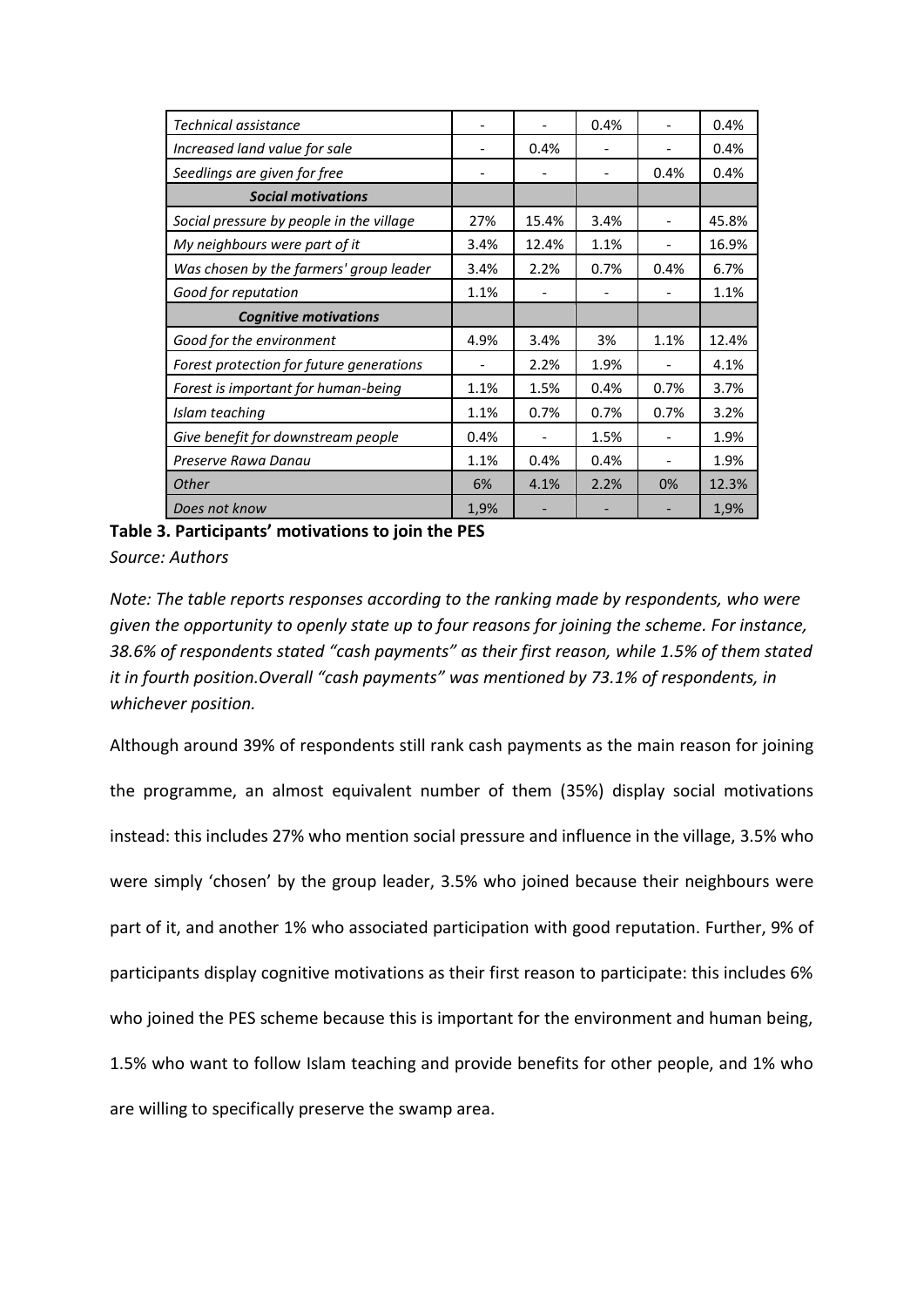In total, this diversity of motivations strongly influences the way farmers respond to economic signals when deciding about their land uses. This provides evidence of some mismatch between the rational view of PES and the realities on the ground: according to the original causal chain, payments would mechanically induce behaviour change and modifications in land use decisions; but our results on farmers' motivations show that payments are also interpreted through the lens of intrinsic ethics and the local social context. This challenges the view that such an incentive-based instrument, as originally designed, can fulfill, on its own, its initial environmental goals.

## **4.3 Is the contract understood and influential for service providers?**

Due to the institutional design of the programme, limited information sharing about the PES scheme does not allow participating farmers to understand the contract and thus to modify their strategies towards environmental sustainability (the goal initially stipulated).

Qualitative observations and key informant interviews tend to show that, because contracts are signed at the group level, farmer group leaders retain most of the information while individual participants have a limited understanding of the programme. For the sake of an easier implementation, project managers do not want to look into local politics (interview Director PT KTI, Thursday 10 January 2013). As a result, knowledge among participants largely depends on the leaders' desire and capacity to disseminate information within the group.

This situation might be an impediment to an optimal implementation of the scheme because responses to incentives might fall short of initial expectations if poorly understood, and participating farmers might lose interest in a project where they do not feel sufficiently involved and empowered.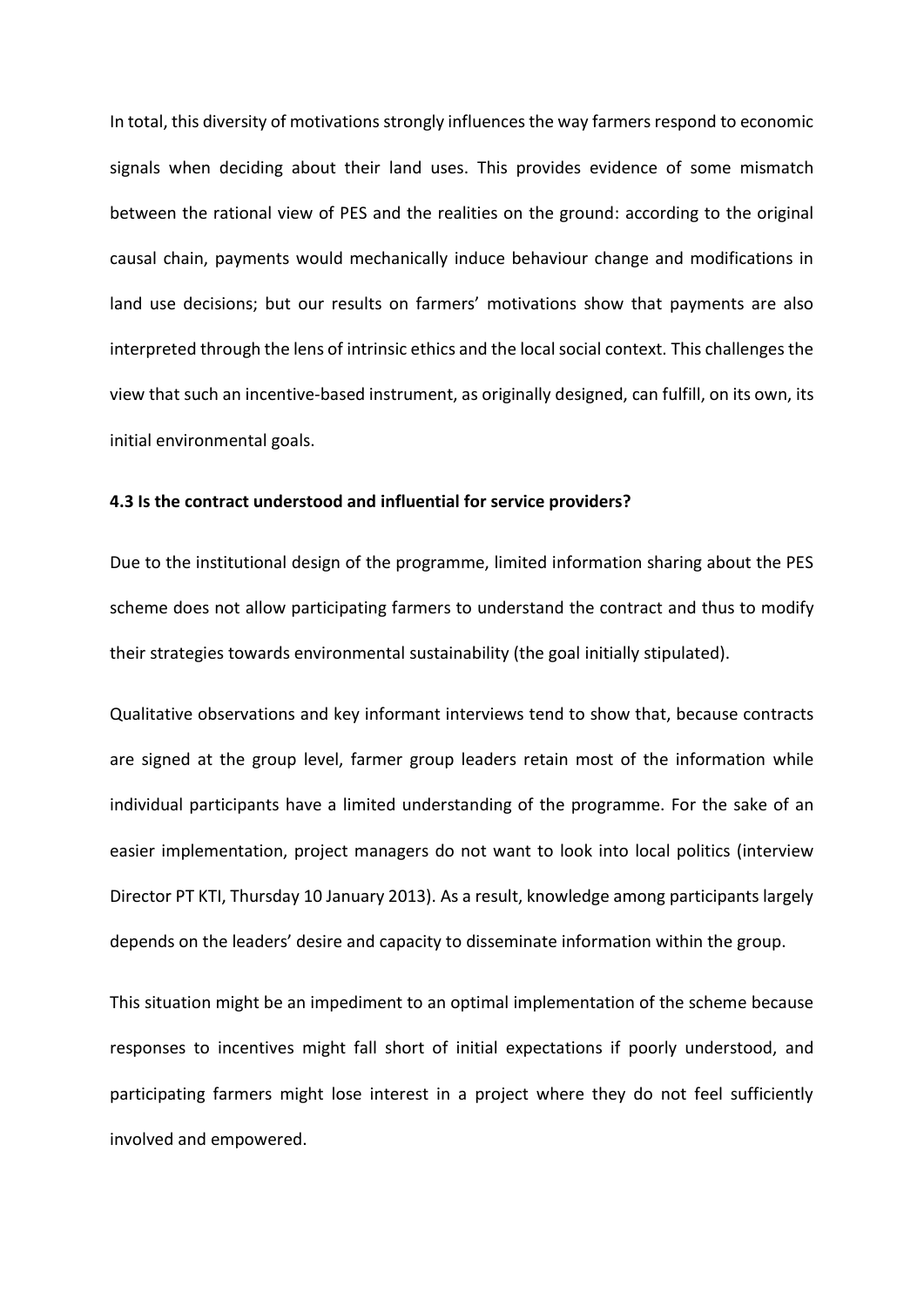While participants appear to be well-aware of the contract rules, a significant number of them actually associate conditions for participation to the discretionary choice made by the group leader. Admittedly, up to 87% of participants could concretely mention at least one required condition to participate and 95% mentioned at least one compliance rule as part of the 5-year contract. Nevertheless the story is slightly more complex. Noticeably 18% of participants confuse required conditions for joining the scheme and the decision power in the village; they report to be selected by the farmer group leader. This finding points to a lack of transparency and limited dissemination of information about the PES scheme. In turn, this weakens its capacity to make service providers change their decisions according to incentives within the contract.

Due to this modus operandi, there is very limited knowledge of the amount and timing of payments among participants. Up to 85% of households cannot say much about the amount and timing of payments, although the contract is very clear in this regard. From the point of view of participants, distribution takes place at a random date and according to the discretionary choice by farmer group leaders.

Other survey results support the view that information among participants is limited and decision-making processes remain opaque. When asked about who is responsible for setting rules and payments made to the farmer group, 73% mentioned the farmer group leader and another 8% mentioned his name. Other stakeholders with great involvement in contract design are forgotten by participants: as little as 5.5% name the intermediary FKDC, 6.5% name the water supply company PT KTI, and 5.5% name representatives from Rekonvasi Bhumi. Interestingly, only 2% of the participants see themselves as having a voice in the negotiation about rules and payments. Similarly, when asked about who decides how to distribute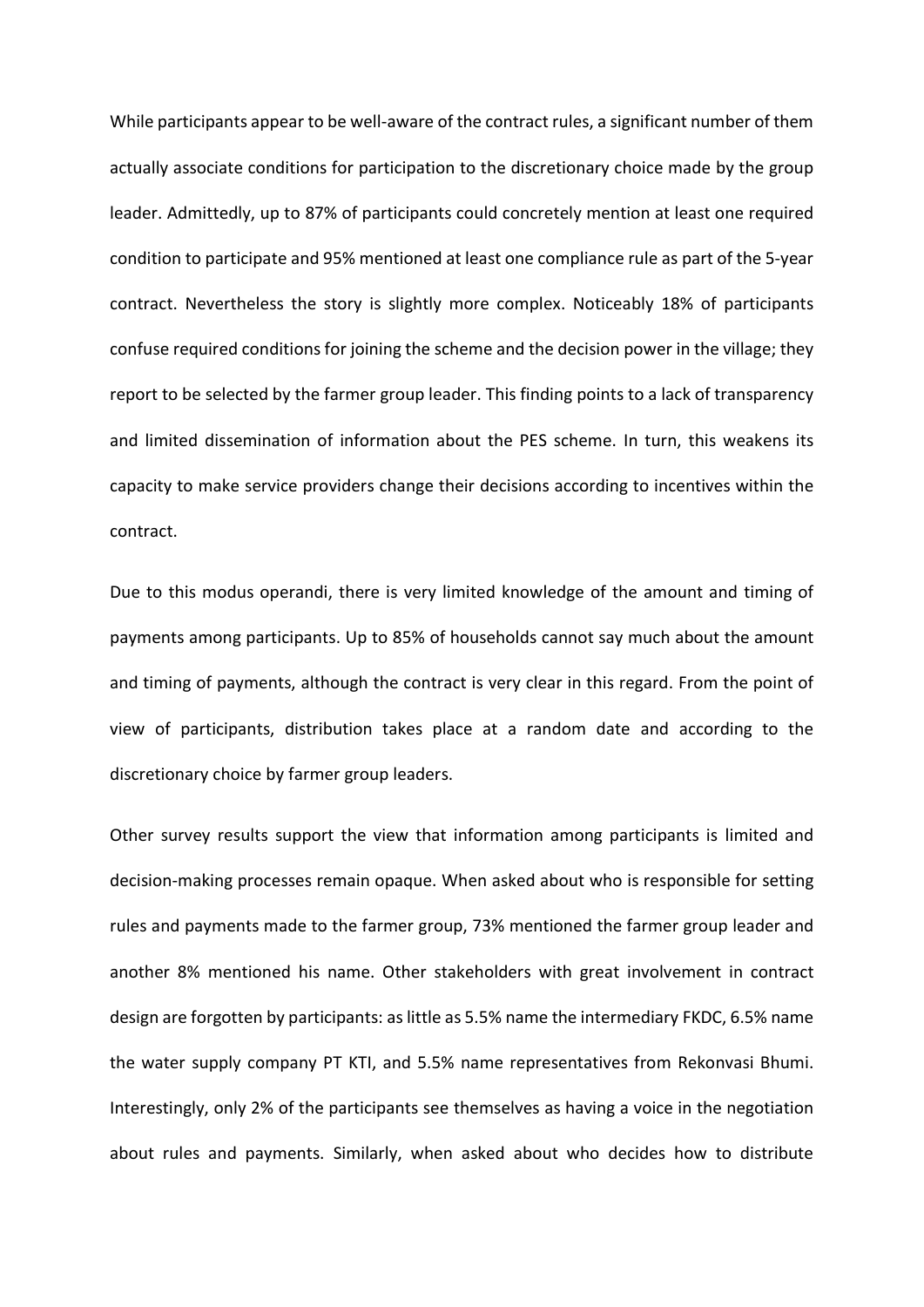payments among participants within each group, 79% interviewees again point to the farmer group leader and 18% even name him, while a little 3.5% of them see themselves as having a word to say in the process.

## **5. Discussion**

In this article we investigate the capacity of PES to operate effectively in an Indonesian rural context where watershed services are targeted. Theoretically, their alleged environmental effectiveness builds largely on underlying assumptions about how, along a causal chain, farmers with unlimited rationality and self-interested maximizing behaviour will respond to economic incentives. However, when narrowing down to actual realities on the ground results presented above demonstrate some mismatch with the standard economic theory of PES, and show how different actors' characteristics, contested rationales and objectives could explain this situation. We discuss both our research questions below.

## **5.1 Problems with the selection of service providers**

Our data show that the governance structure of the PES scheme actually fails to enable the selection of appropriate land users so as to fulfill initial environmental objectives. Indeed, the local institutional and social context forced project managers to progressively modify their expectations.

Not based on freely negotiated agreements, the level of payments and contract conditions result in large parts from unilateral decisions by the intermediary organization, based on technical specifications from previous government reforestation programmes. Besides, although the eligible area was based on extensive hydrological studies so to as to rehabilitate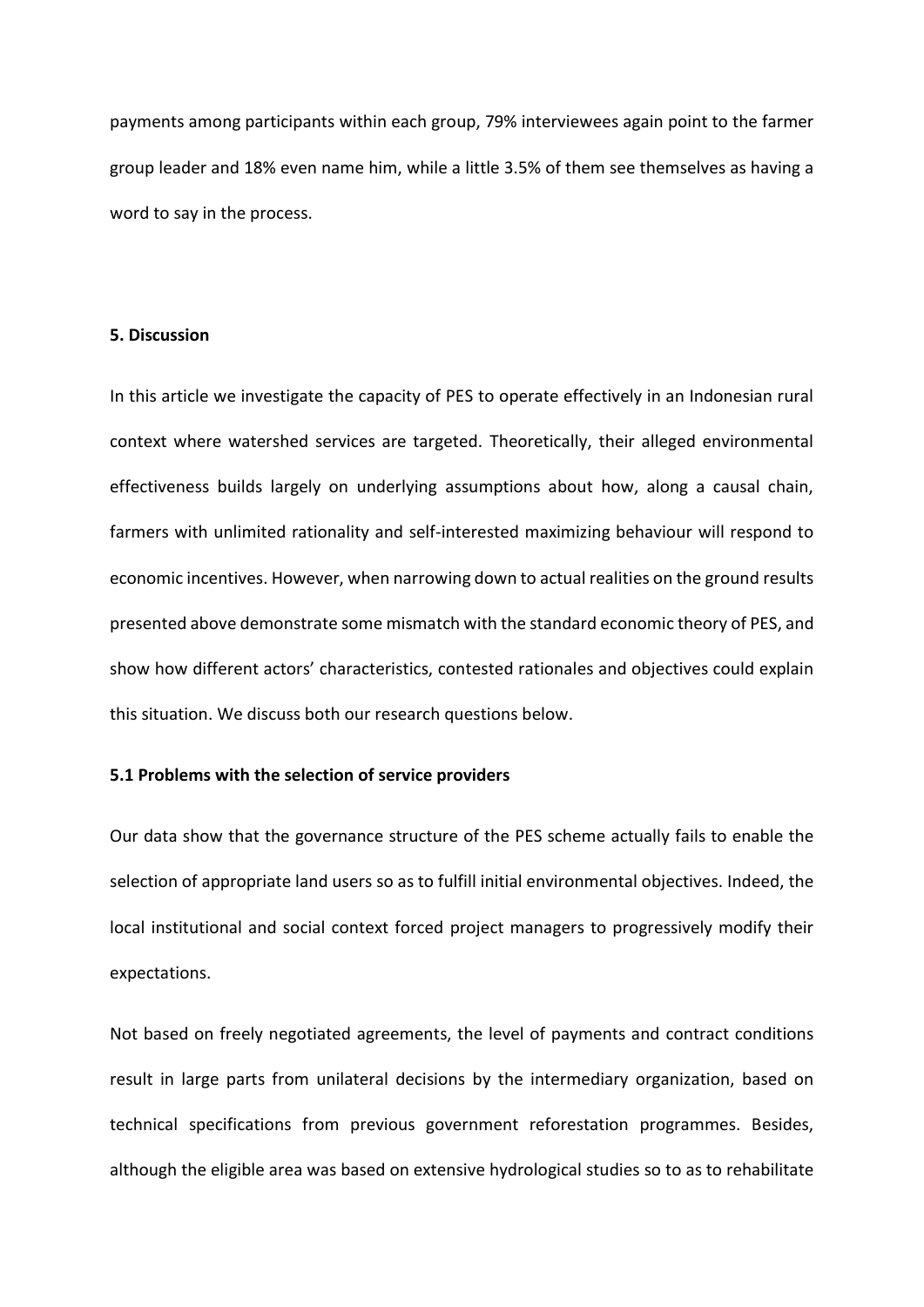9,987 hectares of critical lands and to provide an environmental service to PT KTI, the subsequent identification of participating groups and associated land was mainly related to social networks. The farmer groups were selected because of their leaders' good previous bilateral relationships with the intermediary organization. Group leaders play to some extent the role of a regulator and have a very influential role in the choice of lands and farmers that participate in the PES scheme. In many instances, farmers seem hardly aware of their own enrollment in the programme. Rather, they were morally pushed to enroll by the group leader or other village members.

Further, farmers pay limited attention to economic incentives when deciding to participate in the scheme. Instead, social and cognitive motivations are very important lenses for PES participants to interpret the signal. In this rural context with few migrants and strong social capital, the need to maintain a good reputation might explain villagers' participation when other villagers and group leaders use social pressure for enrollment. In addition, religious beliefs and the desire to conserve the environment for altruistic reasons also seem critical in our case. Furthermore, farmers in Cidanau are very dependent on forest ecosystems for their livelihoods and see these as reliable and stable sources of income.

These findings do not come as a surprise in the Indonesian rural context where social control is strong (especially in these villages with few migrants), economic dependency of households on forested areas is high, and literacy is low. They are also consistent with other recent research on participation and motivations in various PES schemes. In Mexico, Kosoy et al. (2008) show that community values and perceptions are critical for environmental projects whereas Rico Garcia-Amado et al. (2013) state: "intrinsic reasons predominate […] for keeping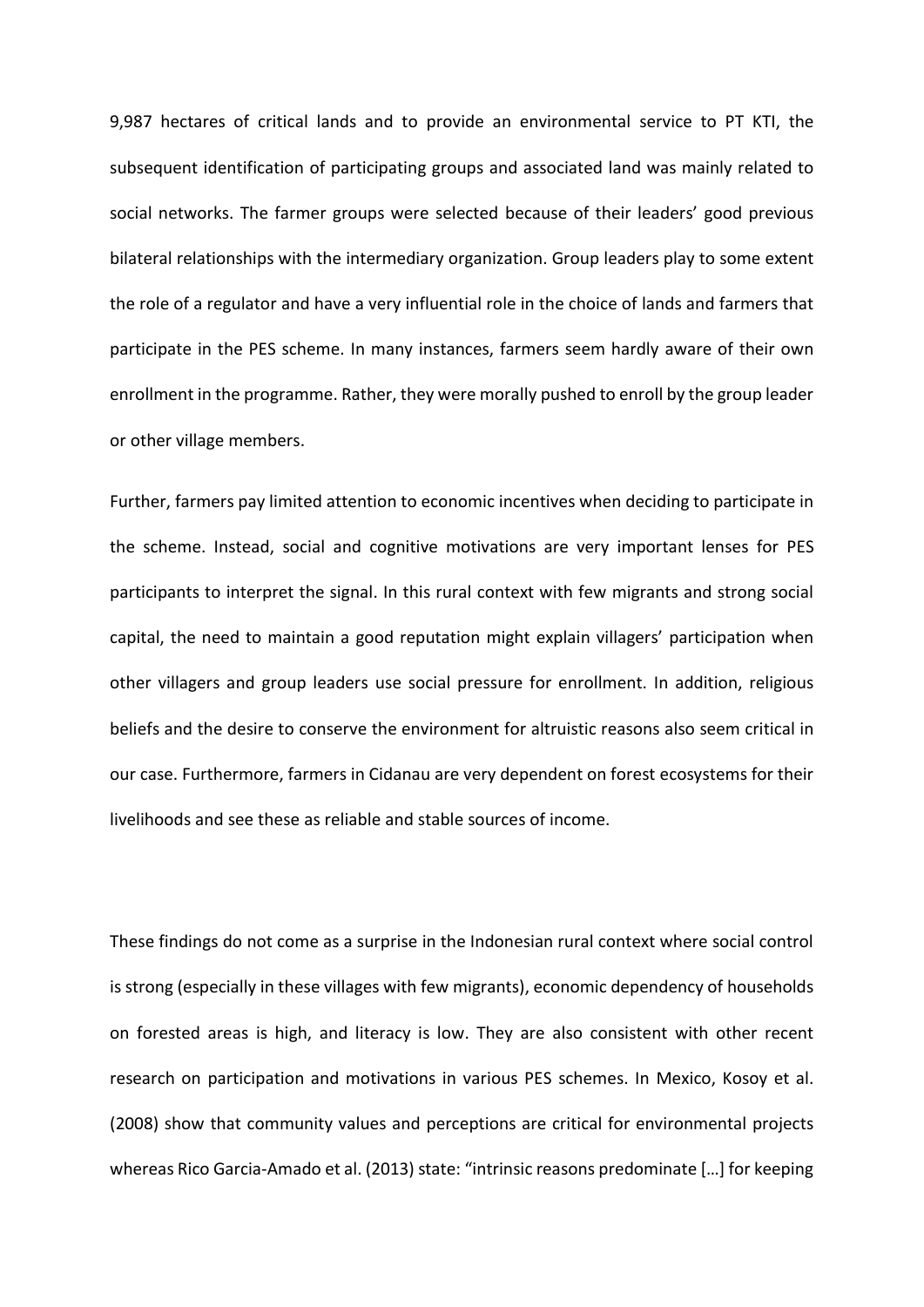conservation initiatives in the future. […] 'Respect for nature' drives people's motivations more than utilitarian and monetary reasons". In Namibia, Silva and Mosimane (2014) observe that social motivations also take precedence over economic incentives for participation in the CBNRM programme, as expressed by respondents: "how could I live here and not be a member?". In the Colombian Andes, Hayes (2012) similarly explains that many farmers answer "por qué no?" (why not?) to the question about motivations for participation; hence according to the author, "PES decision-making model may not necessarily coincide with peasant farmers' decision-making processes" (p.149).

Whether it is a problem or not that participants display other motivations to enroll than economic ones, remains an open question. Some argue that social motivations can positively reinforce economic incentives to achieve environmental objectives. However, others argue that economic signals could crowd-out intrinsic motivations and thus could jeopardize sustainability of the PES scheme after monetary incentives are terminated (Fisher, 2012; Narloch et al., 2012; Rico Garcia-Amado et al., 2013). Using economic signals in these contexts is thus not neutral in the longer term; project implementers should therefore make sure that economic incentives are the most appropriate instruments to be locally used, in conjunction with other interventions (sensitization and capacity building for instance).

In the end these data suggest that additionnality might not be verified. Rather, the current situation suggests that having a high number of participants is set as a priority by project managers to sustain the scheme and to spend the available budget, even in the absence of additional environmental service delivery. So far, the service beneficiary PT KTI has not engaged in a rigorous ecological impact evaluation of the PES scheme. Indeed its motivations to support the scheme has evolved from securing access to clean water with conditional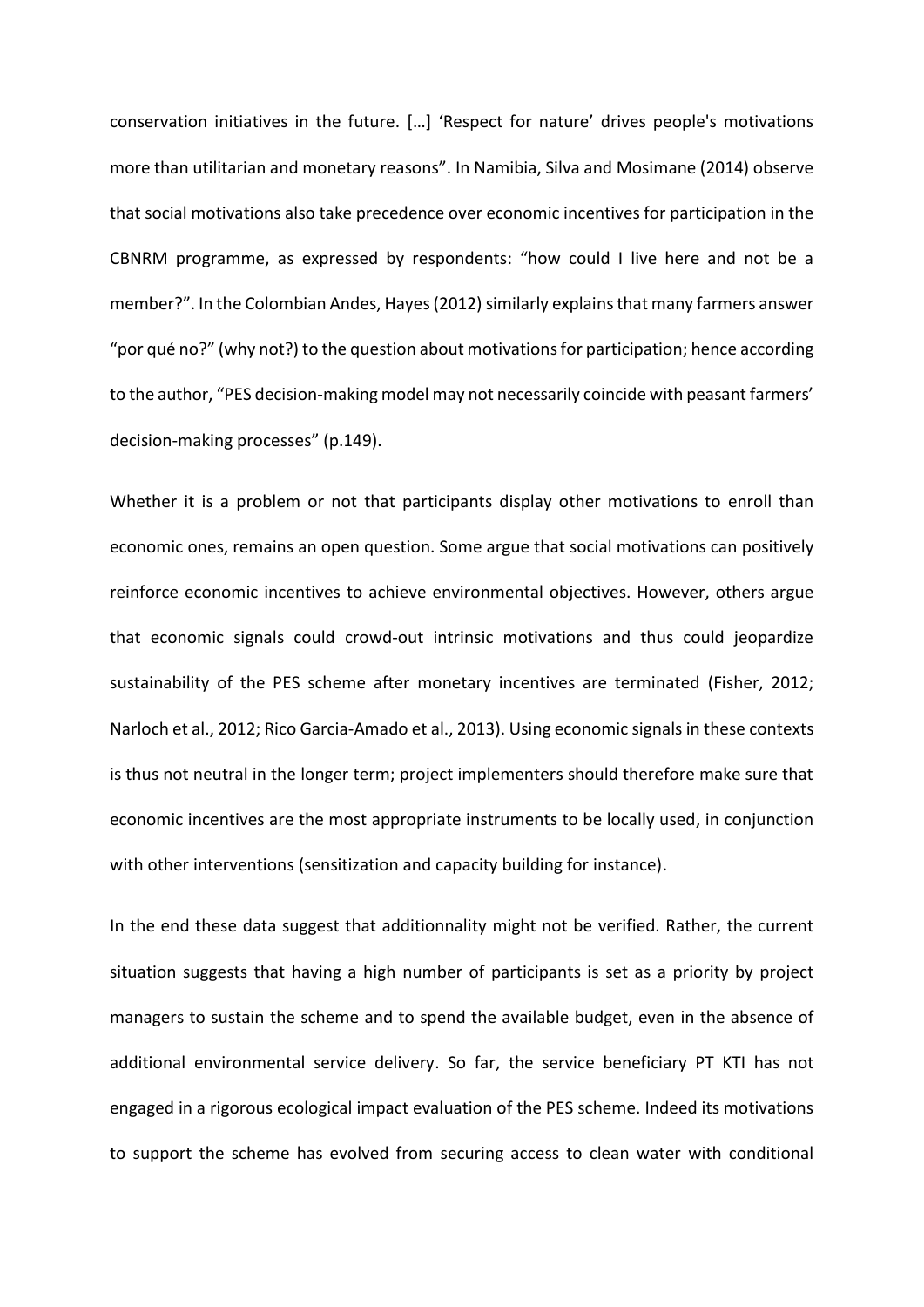payments to upland farmers (the initial program theory), to a broader objective of conservation efforts and corporate social responsibility (Leimona et al., 2010, p.111). However, the needs for measurable indicators for watershed services remain greater than ever.

#### **5.2 The causal chain needs repair**

Our data also show that economic signals are poorly understood with the Cidanau PES scheme. Most farmers in the area encounter difficulties to understand the contracts, and the reasons for this situation are various. They include a low education average level, and insufficient capacities among group leaders to make their duty. Although the contracts are supposed to be circulated and socialized among participants before implementation, a vast majority of them had no clue about the amount and the timing of future payments. As it looks like, participants only wait for the group leader to hold a meeting in his house where he distributes 'hand-out money' to household heads. Further, participants seem confused about eligibity as well as on-going rules; many even declare to be eligible simply because they were actually chosen by the group leader. In this context, how are farmers expected to respond to signals that they do not correctly understand? How can one expect farmers to change their land use strategies if they do not understand that this is what they get paid for? In the short term, one might argue that social pressure may play the trick; however in the longer term, such pressure might be decreasing and farmers might re-adopt their environmentally harmful strategies.

Lack of transparency and elite capture by farmer group leaders might explain part of this lack of understanding of the economic incentive. A majority of households thought that group leaders were drafting the rules in the contract and were deciding how to distribute payments;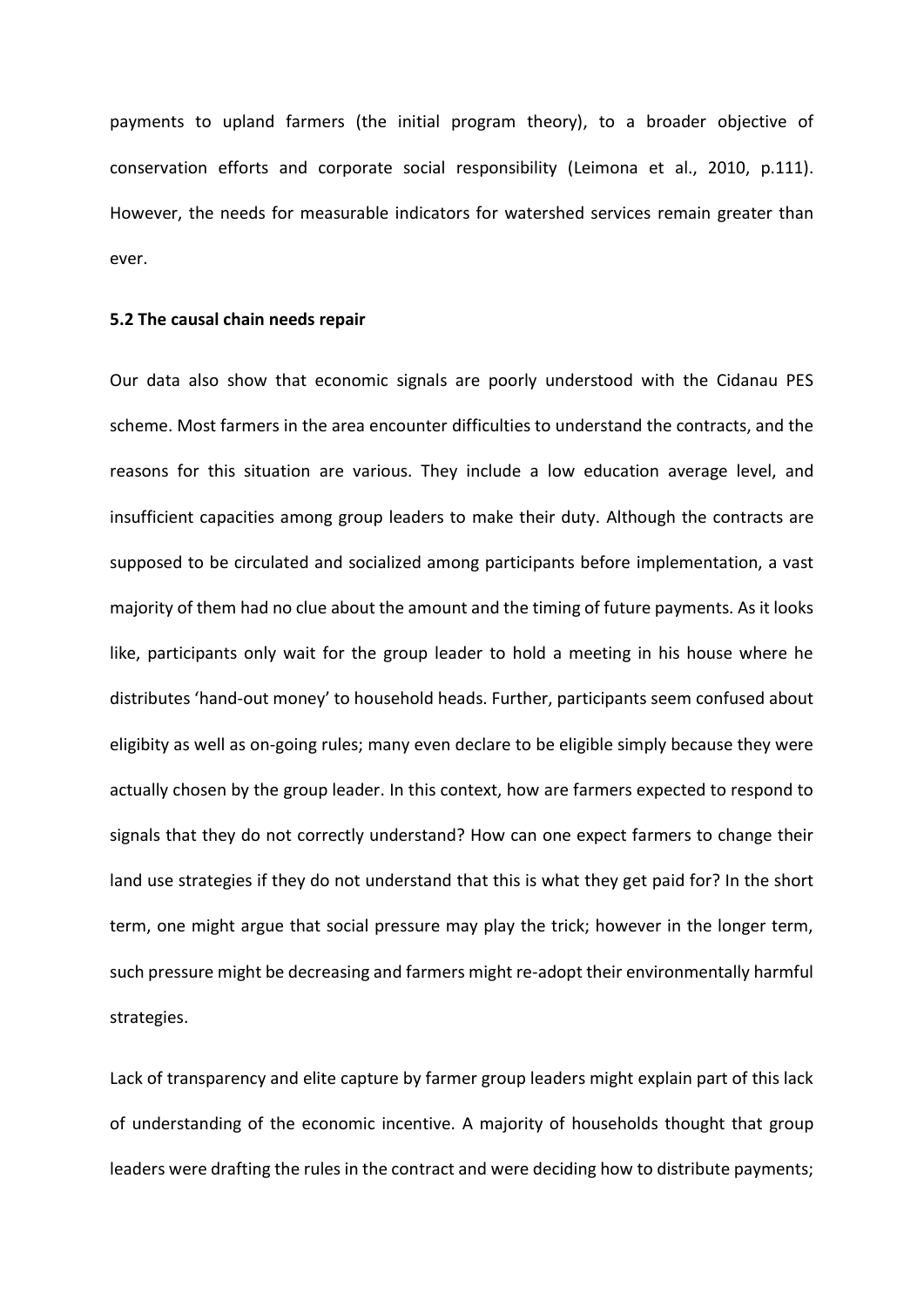other project managers were ignored probably because they were not as visible as the local elite. Yet in the field, key informants acknowledged that farmer group leaders had contrasted skills for the management of the scheme. Notably, being a group leader and properly managing a farmer group according to the requirements of the PES scheme is not an easy task. As it stands now leaders are requested to perform these duties in addition to their regular activities; one avenue for improvement would be to appoint leaders who would then devote a larger part of their working hours doing this specific job.

Our findings are supportive of observations made in other contexts. In the case of the national PES scheme in Mexico, Muradian et al. (2010) argue that farmers view payments as donations and rewards rather than as a market transaction that would be incorporated in their decisionmaking process. Empirically, Hayes(2013) demonstrates that in the Colombian, low educated, rural context, participants had problems making sense of the contractual arrangements: only 13% of the participants understood that contracts implied a commitment to conserve forest on their lands. In addition, participation and empowerment were almost non-existent as only 10% of participants considered themselves the principal decision-maker in the farm-level changes.

All in all, this frequent lack of transparency is a subject of worries for policy instruments that rely on economic incentives. Most importantly, the limited involvement of farmers in the decision-making processes reduces opportunities for social learning and adaptive capacity at the community and individual levels(Hayes, 2013). Hence, in the longer term the sustainability of these approaches might be jeopardized by limited farmers' capacity.

#### **6. Conclusion**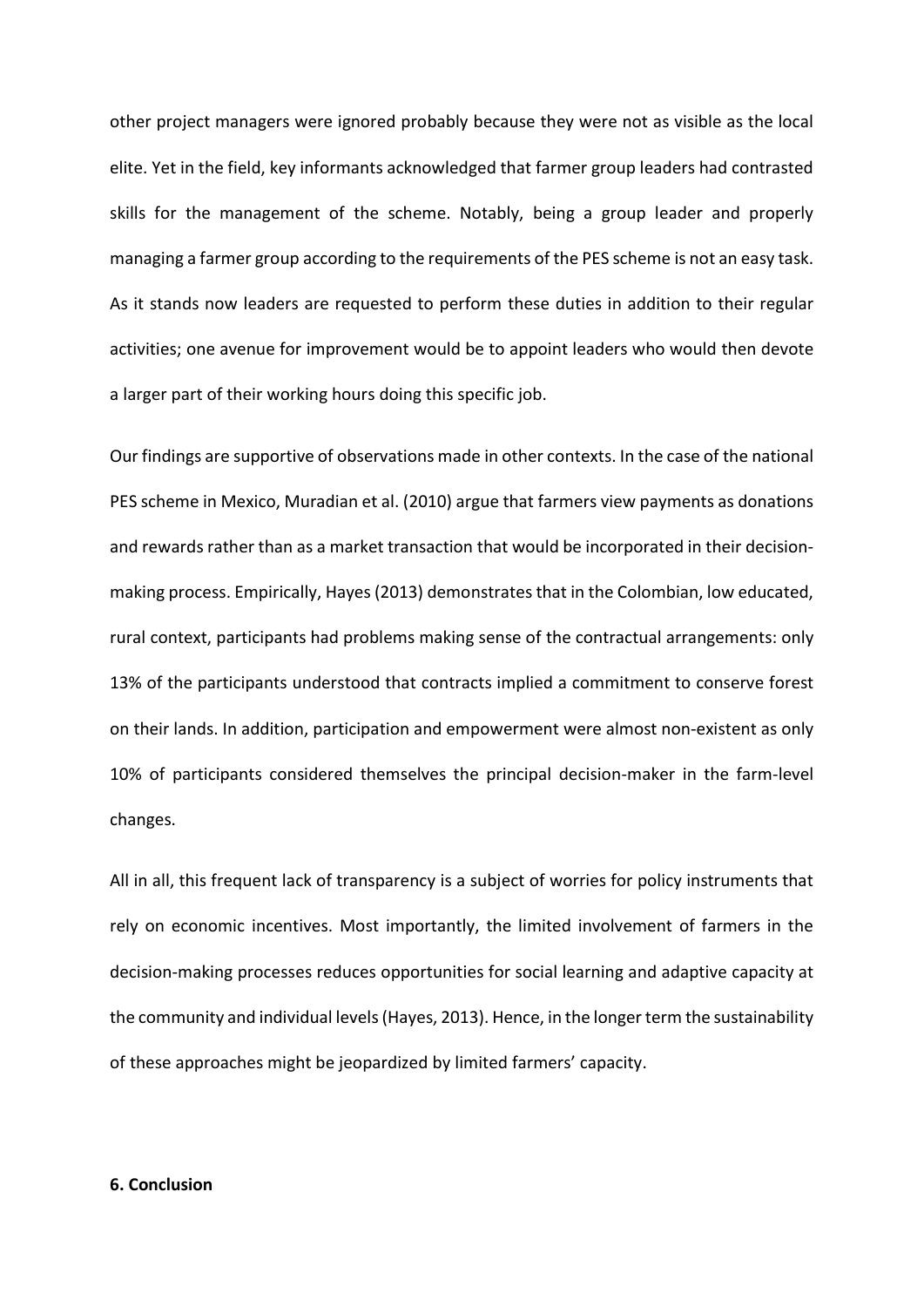Building on this case study in Cidanau, we aimed at investigating the capacity of a wave of innovative policy instruments to deliver in terms of environmental service provision.

Two research questions were investigated to assess the potential of these innovative instruments to really change land uses on the ground: does the governance of the scheme allow PES incentives to target and reach the appropriate providers? And is the contract sufficiently understood by service providers to trigger expected decisions?

Results were not supportive of these two critical requirements for success along the causal chain. As a result, there is little reason to expect land uses to be modified within this PES scheme by its economic incentives only. Further, the PES contract is likely to succeed owing to its reliance on other sources of motivation as well.

Relevance of such results for other PES schemes is arguably ambiguous: on the one hand the scheme under consideration was probably not designed to give incentives the greatest chance to work and this might have been clear from the onset in the minds of the designers (although not officially); on the other this approach is all but exceptional in the realm of PES, as the gap between theory and practice is already demonstrated in this field (Lapeyre and Pirard, 2014).

Nonetheless these results usefully contribute to research in the field of market-based instruments, where incentives play a central role. Hahn (1989) indeed concludes that implementation is extremely different from what economists would want it to be based on sound economic theory: "[experience] shows how the actual use of these tools tends to depart from the role which economists have conceived for them" (p.96). Several factors can explain this situation, among these the necessity to adapt to specific contexts due to differences in political objectives, as stipulated in Mermet et al. (2014): " Economic tools (or instruments) for biodiversity are just what the phrase says: tools (or instruments). […] [But] serious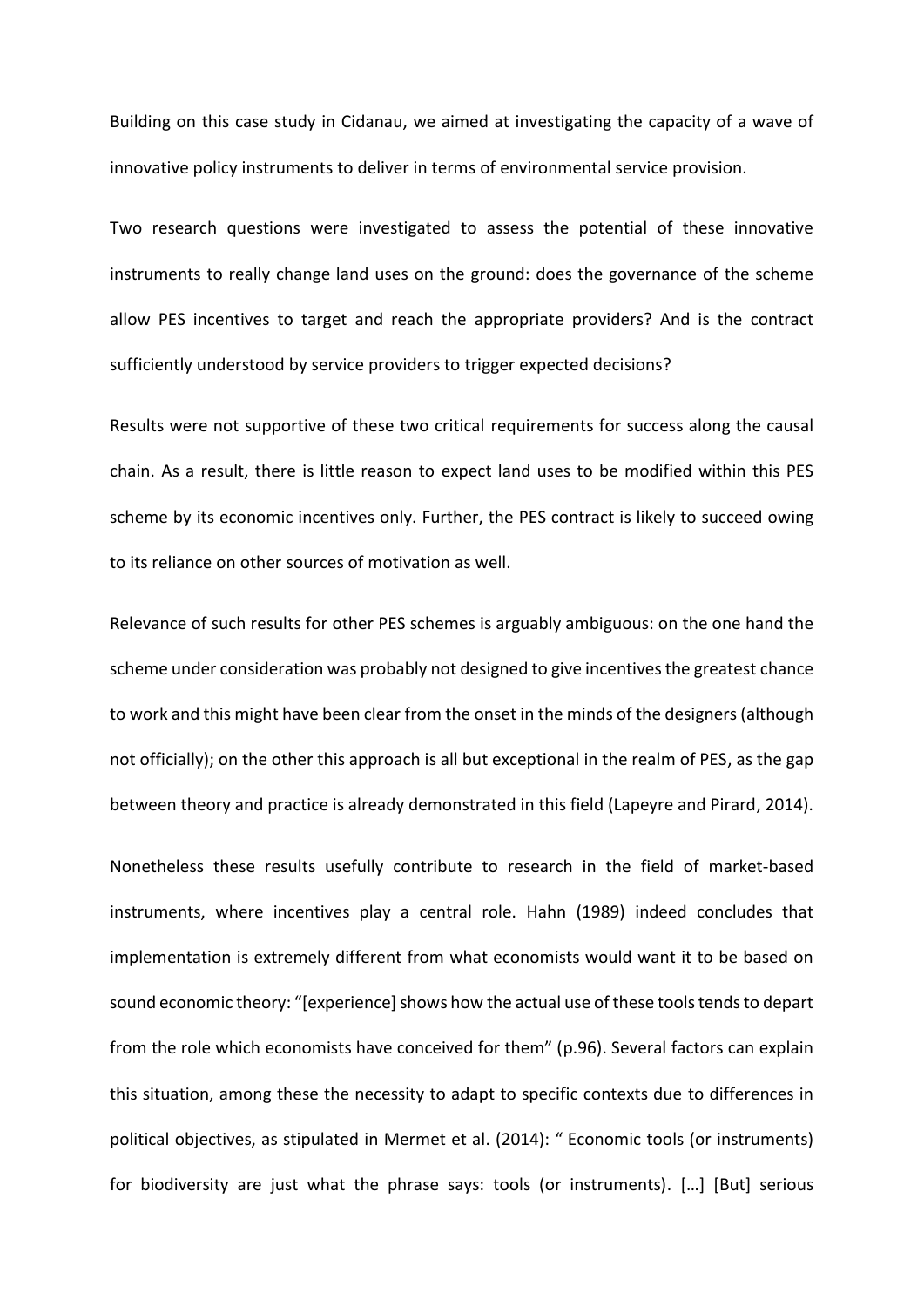assessment of a tool's potential starts once you factor back in all the contingencies that the tool is going to meet in actual use" (p.307).

Main reasons for such an outcome lie in the governance structure of the scheme that gives priority to social connections for the selection of participants and impedes in practice a smooth dissemination of information to farmers about the contracts and related conditions. Although the scheme is sophisticated and has improved over time, most stakeholders, including the service beneficiary, have a clear interest to keep the ball rolling and showcase progress, independently of actual environmental impacts. Hence, better implementation and targeting in enrollment should be recommended.

In this context a trade-off exists between the reduction of transaction costs and enhanced effectiveness, and this is embodied by the key role played by farmer groups and their leaders in the implementation. These leaders have a great influence and power in operating the scheme, thus reducing costs: selection of participants, dissemination of information, and the distribution of incentives. As a corollary, a lot depends on their willingness to achieve results and skills as managers, which we found uneven and not monitored.

Project managers are aware of this fact, and efforts to improve the situation are on-going. In particular, a new element might be introduced in the near-future with procedures to assess the quality of internal governance in the farmer groups. Indeed, the implementing NGO decided to introduce an institutional assessment of each group in order to assess informationsharing and decision-making processes within these groups. This is a move towards greater effectiveness through better dissemination of information, farmers' involvement and social learning. The future will tell whether this is enough to make the incentives-based approach deliver; but whatever happens it also points to the challenge of implementation for these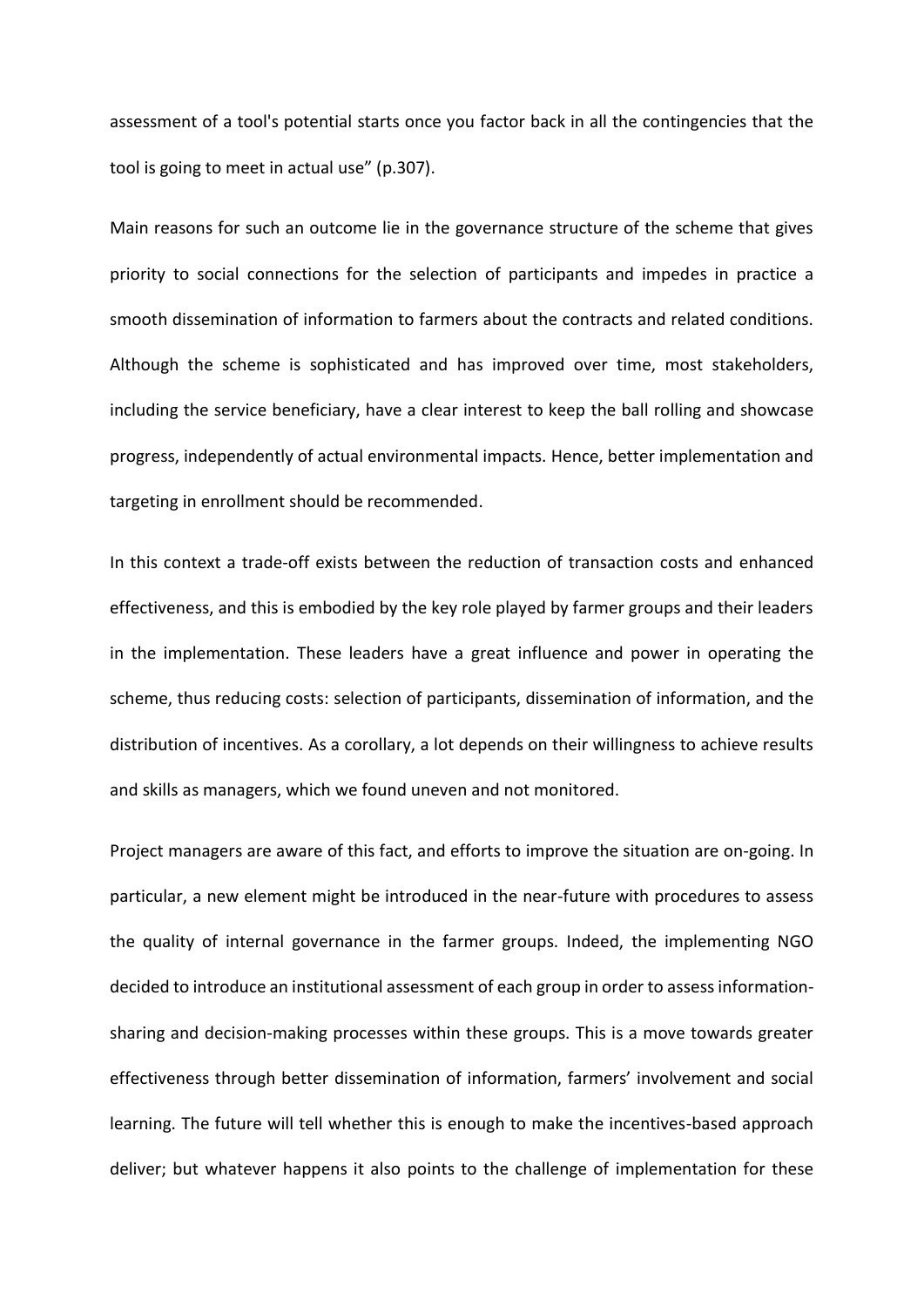innovative instruments in a rural context where service providers have a low level of education and social pressure is to remain strong. Clearly, facilitation by public authorities would help a great deal in socializing innovative schemes among the service providers.

#### **Acknowledgments**

This research is part of the INVALUABLE project (Valuations, Markets and Policies for Biodiversity & Ecosystem Services), funded by the ERA-Net BiodivERsA, with the French national funder Agence Nationale de la Recherche (Convention 2011-EBID-003-01), part of the 2011 BiodivERsA call for research proposals.

## **References**

- Balderas Torres, A., MacMillan, D.C., Skutsch, M., Lovett, J.C., 2013. Payments for ecosystem services and rural development: Landowners' preferences and potential participation in western Mexico. Ecosystem Services, In Press.
- Budhi, G.S., Kuswanto, S.A., Muhammad I., 2008. Concept and implementation of PES program in the Cidanau watershed: a lesson learned for future Environmental Policy, Policy Analysis of Farming 6 (1), 37–55.
- Bremer, L.L., Farley, K.A., Lopez-Carr, D., 2014. What factors influence participation in payment for ecosystem services programs? An evaluation of Ecuador's SocioPáramo program. Land Use Policy 36, 122-133.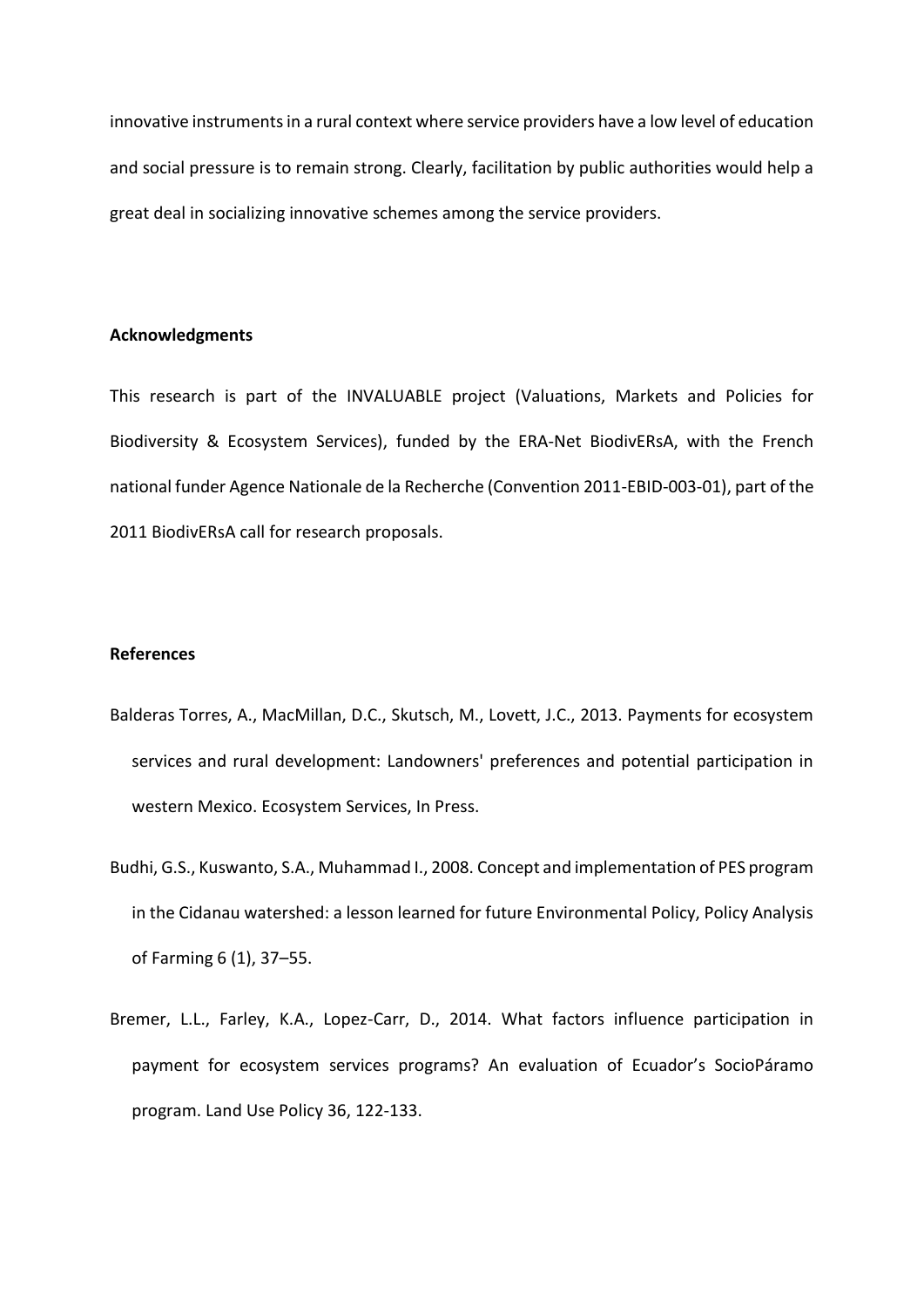- Chen, H. T., 2005. Practical program evaluation: Assessing and improving planning, implementation, and effectiveness. Thousand Oaks, CA: Sage Publications.
- Chen, X., Lupi, F., He, G., Liu, J., 2009. Linking social norms to efficient conservation investment in payments for ecosystem services. Proceedings of the National Academy of Sciences (PNAS) of the United States of America 106 (28), 11812-11817.
- Cohen S., 2006. Understanding Environmental Policy, Columbia University Press, New York. 240p.
- Collier, A., Cotterill, A., Everett, T., Muckle, R., Pike, T., Vanstone, A., 2010. Understanding and influencing behaviours: a review of social research, economics and policy making in Defra. Draft paper for discussion, Departement for Environment, Food, and Rural Affairs, London.
- Engel, S., Pagiola, S., Wunder, S., 2008. Designing payments for environmental services in theory and practice: An overview of the issues. Ecological Economics 65, 663-674.
- FAO, 2008. Forests and water, FAO Forestry Paper 155, Food and Agriculture Organization of the United Nations, Rome.
- Ferraro, P.J., Simpson, R.D., 2002. The Cost-Effectiveness of Conservation Payments. Land Economics 78 (3), 339–353.
- Ferraro, P., 2008. Asymmetric information and contract design for payments for environmental services. Ecological Economics 65, 810-821.
- Fisher, J., 2012. No pay, no care? A case study exploring motivations for participation in payments for ecosystem services in Uganda. Oryx, 46 (1), 45-54.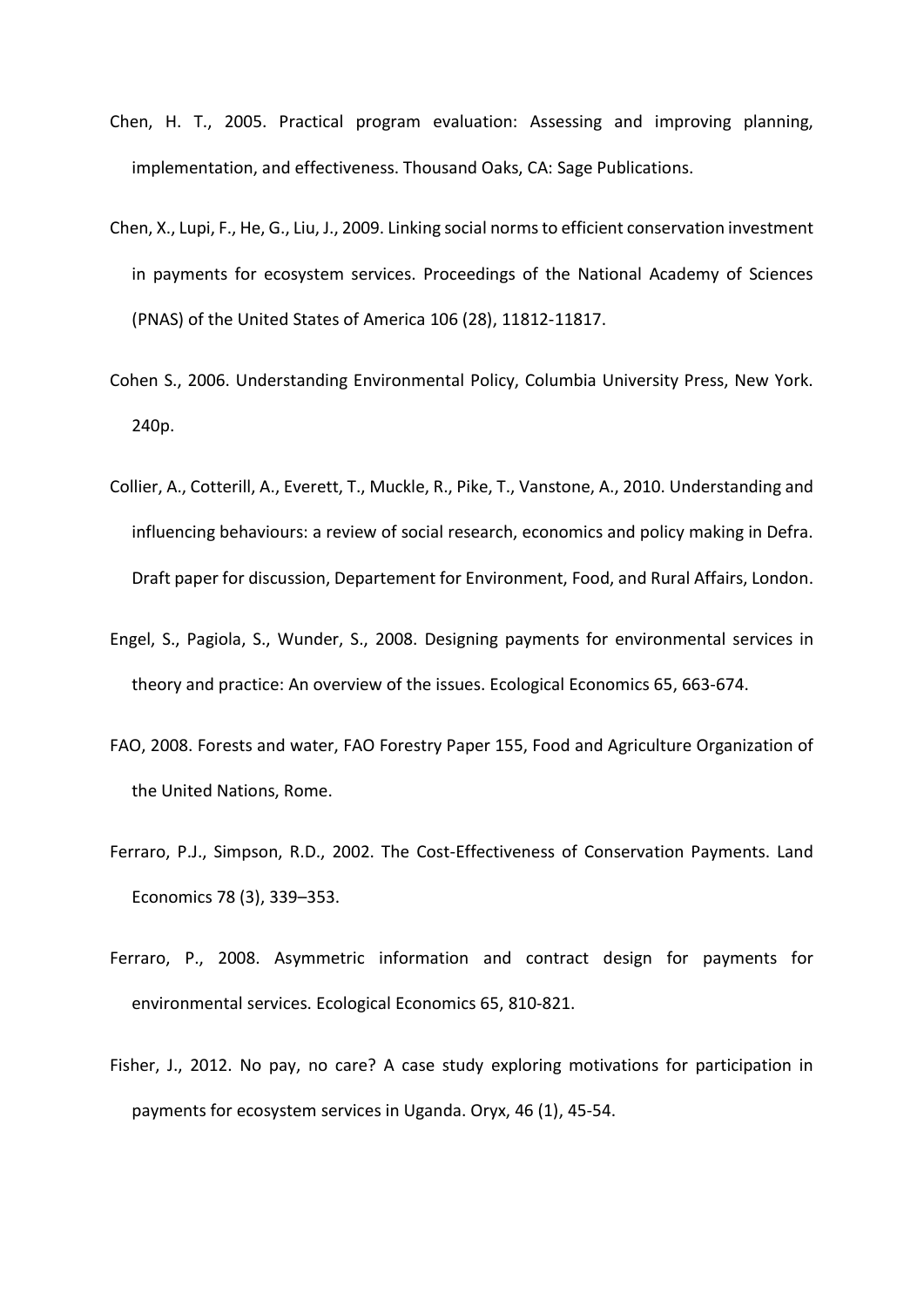- Gneezy, U., Meier, S., Rey-Biel, P., 2011. When and Why Incentives (Don't) Work to Modify Behavior. Journal of Economic Perspectives 25 (4), 191-210.
- Hahn, R.W., 1989. Economic prescriptions for environmental problems: how the patient followed the doctor's orders. The Journal of Economic Perspectives 3 (2), 95-114.
- Hanley, N., Banerjee, S., Lennox, G.D., Armsworth, P.R., 2012. How should we incentivise private landowners to 'produce' more biodiversity? Oxford Review of Economic Policy 28 (1), 93-113.
- Hayes, T.M., 2012. Payment for ecosystem services, sustained behavioural change, and adaptive management: peasant perspectives in the Colombian Andes. Environmental Conservation 39, 144-153.
- Kosoy, N., Martinez-Tuna, M., Muradian, R., Martinez-Alier, J., 2007. Payments for environmental services in watersheds: Insights from a comparative study of three cases in Central America. Ecological Economics 61, 446-455.
- Kosoy, N., Corbera, E., Brown, K., 2008. Participation in payments for ecosystem services: Case studies from the Lacandon rainforest, Mexico. Geoforum 39, 2073-2083.
- Lapeyre, R., Pirard, R., 2013. Payments for environmental services and market-based instruments: next of kin or false friends? IDDRI Working Paper 14/13, Institut du Développement Durable et des Relations Internationales, Paris. 16p.
- Leimona, B., Pasha, R., and Rahadian, N.P., 2010. "The livelihood impacts of incentive payments for watershed management in Cidanau watershed, West Java, Indonesia", In: Tacconi, L., Mahanty, S., Suich, H., Payments for Environmental Services, Forest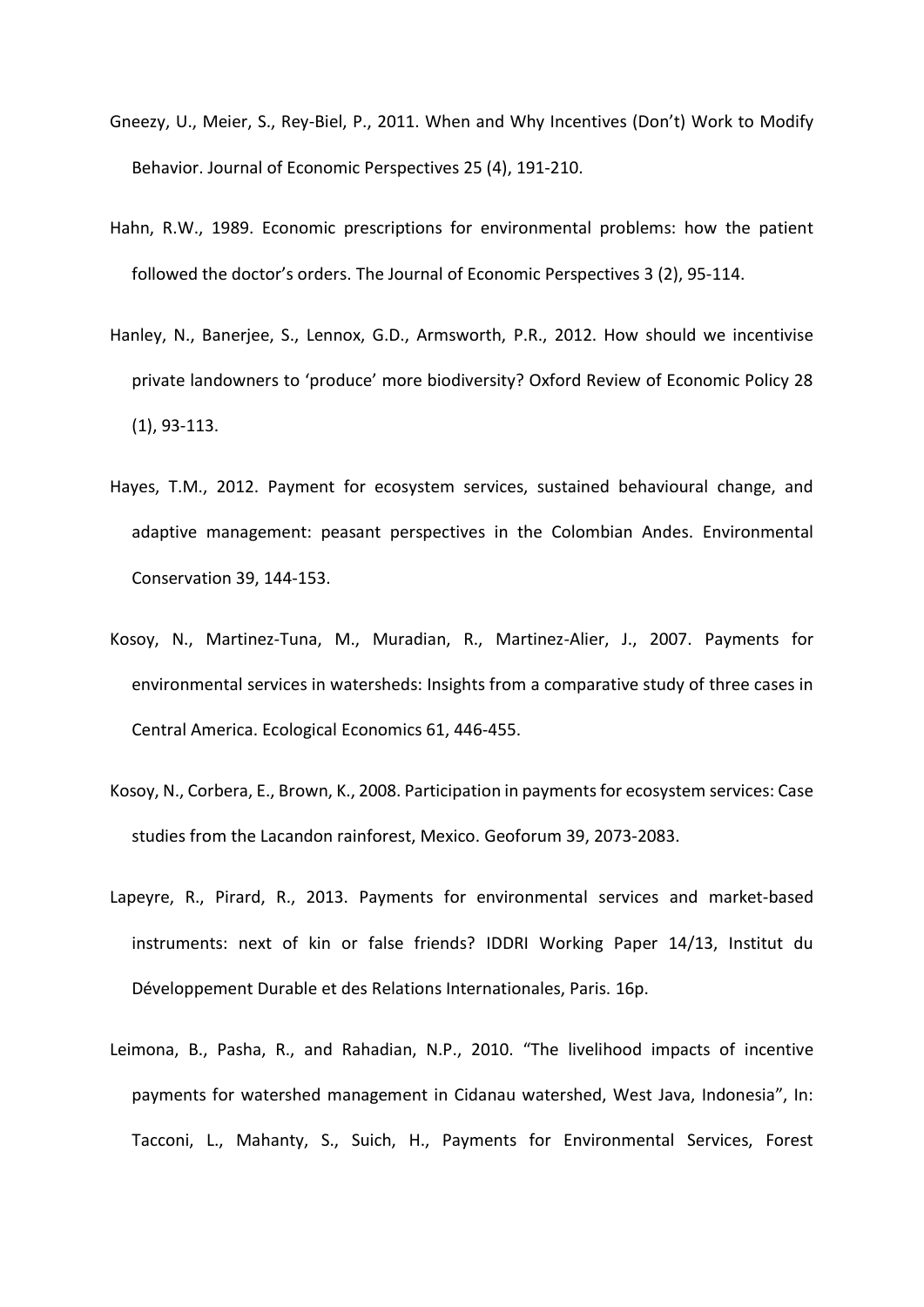Conservation and Climate Change. Livelihoods in the REDD?, Edward Elgar Cheltenham, UK, Northampton, MA, USA, 106-129.

- Pirard, R., Lapeyre, R., 2014. Classifying market-based instruments for ecosystem services: A rough guide to the literature jungle. Ecosystem Services 9, 106-14.
- Mermet, L., Laurans, Y., Leménager, T., 2014. Tools for what trade? Analysing the Utilisation of Economic Instruments and Valuations in Biodiversity Management. A savoir n°25, July, Agence Française de Développement, Paris, 344 p.
- Muradian, R., Corbera, E., Pascual, U., Kosoy, N., May, P., 2010. Reconciling theory and practice: An alternative conceptual framework for understanding payments for environmental services. Ecological Economics 69 (6), 1202-1208.
- Narloch, U., Pascual, U., Drucker, A.G., 2012. Collective Action Dynamics under External Rewards: Experimental Insights from Andean Farming Communities. World Development 40 (10), 2096-2107.
- Prendergrast, J., Foley, B., Menne, V., Karalis Isaac, A., 2008. Ceatures of habit? The Art of behavioural change. The social Market foundation, London.
- Pirard, R., Billé, R., 2010. Payments for Environmental Services (PES): A reality check (stories from Indonesia). IDDRI Analyses 03/10, Institute for sustainable development and international relations, Paris, 22p.
- Pirard, R. 2012. Market-based instruments for biodiversity and ecosystem services: A lexicon. Environmental Science & Policy 19-20, 59-68.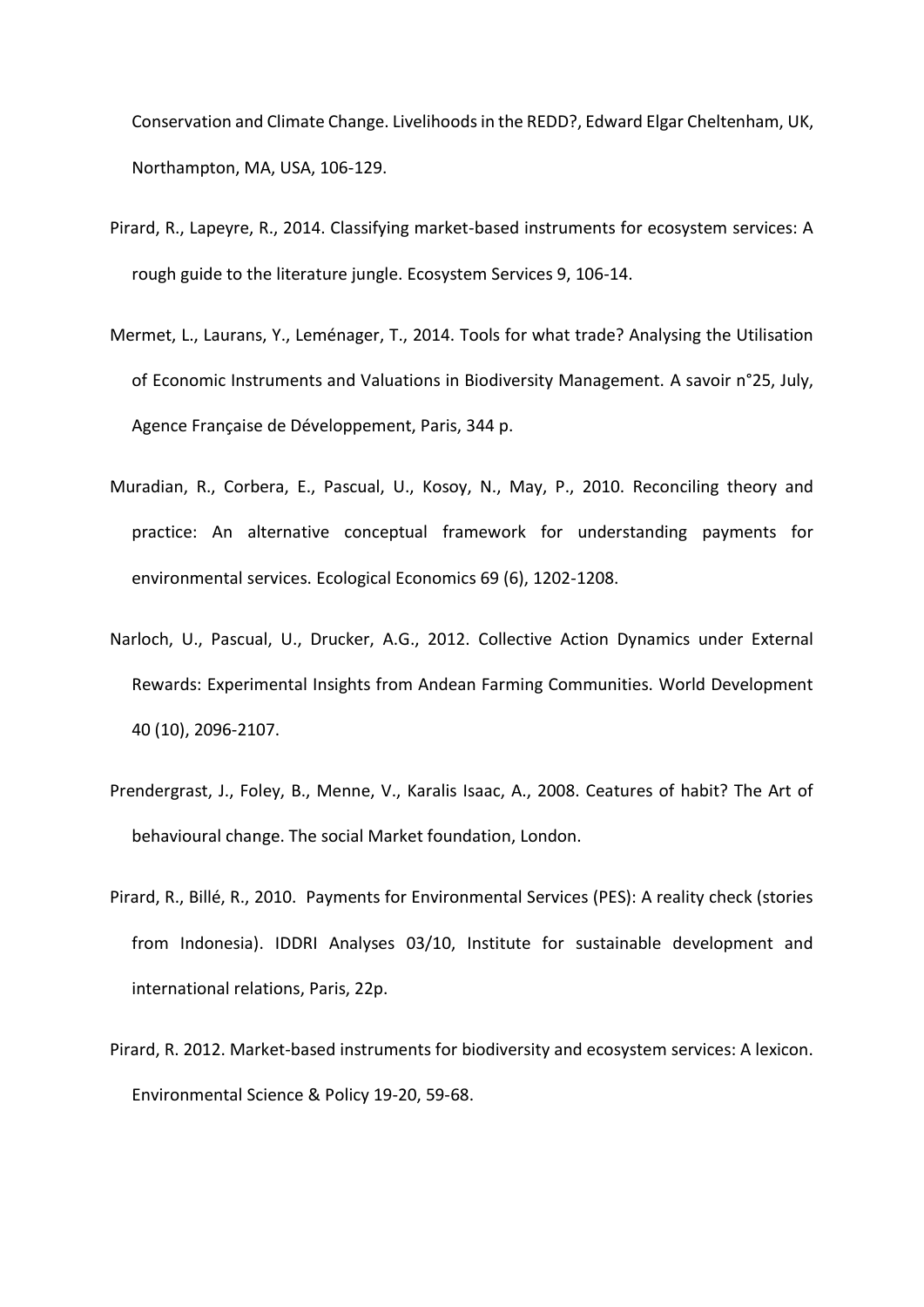- Rico Garcia-Amado, L., Ruiz Pérez, M.,Barrasa García, S., 2013. Motivation for conservation: Assessing integrated conservation and development projects and payments for environmental services in La Sepultura Biosphere Reserve, Chiapas, Mexico. Ecological Economics 89, 92-100.
- Ring, I., Schröte-Schlaack, C. (Eds.), 2011. Instrument Mixes for Biodiversity Policies. POLICYMIX Report. Issue No. 2/2011. Helmholtz Centre for Environmental Research – UFZ, Leipzig.
- Shogren, J., 2012. Behavioural Economics and Environmental Incentives. OECD Environment Working Papers 49. OECD Publishing, Paris.
- Silva, J.A., Mosimane, A., 2014. "How could I live here and not be a member?": Economic versus social drivers of participation in Namibian Conservation Programs. Human Ecology 42, 183-197.
- Stavins R.N., 2001. Experience with Market-Based Environmental Policy Instruments, Discussion Paper 01–58, Resources for the Future.
- Vatn, A., Barton, N.D., Lindhjem, H., Movik, S., Ring, I., Santos, R., 2011. Can markets protect biodiversity? An evaluation of different financial mechanisms, Noragric Report No. 60, Department of International Environment and Development Studies, Noragric, Norwegian University of Life Sciences (UMB)
- Van Hecken, G., Bastiaensen, J., 2010. Payments for Ecosystem Services in Nicaragua: Do Market-based Approaches Work? Development and Change 41(3), 421–444.
- White, H., 2009. Theory-Based Impact Evaluation: Principles and Practice. 3ie Working Paper 3, International Initiative for Impact Evaluation, London.